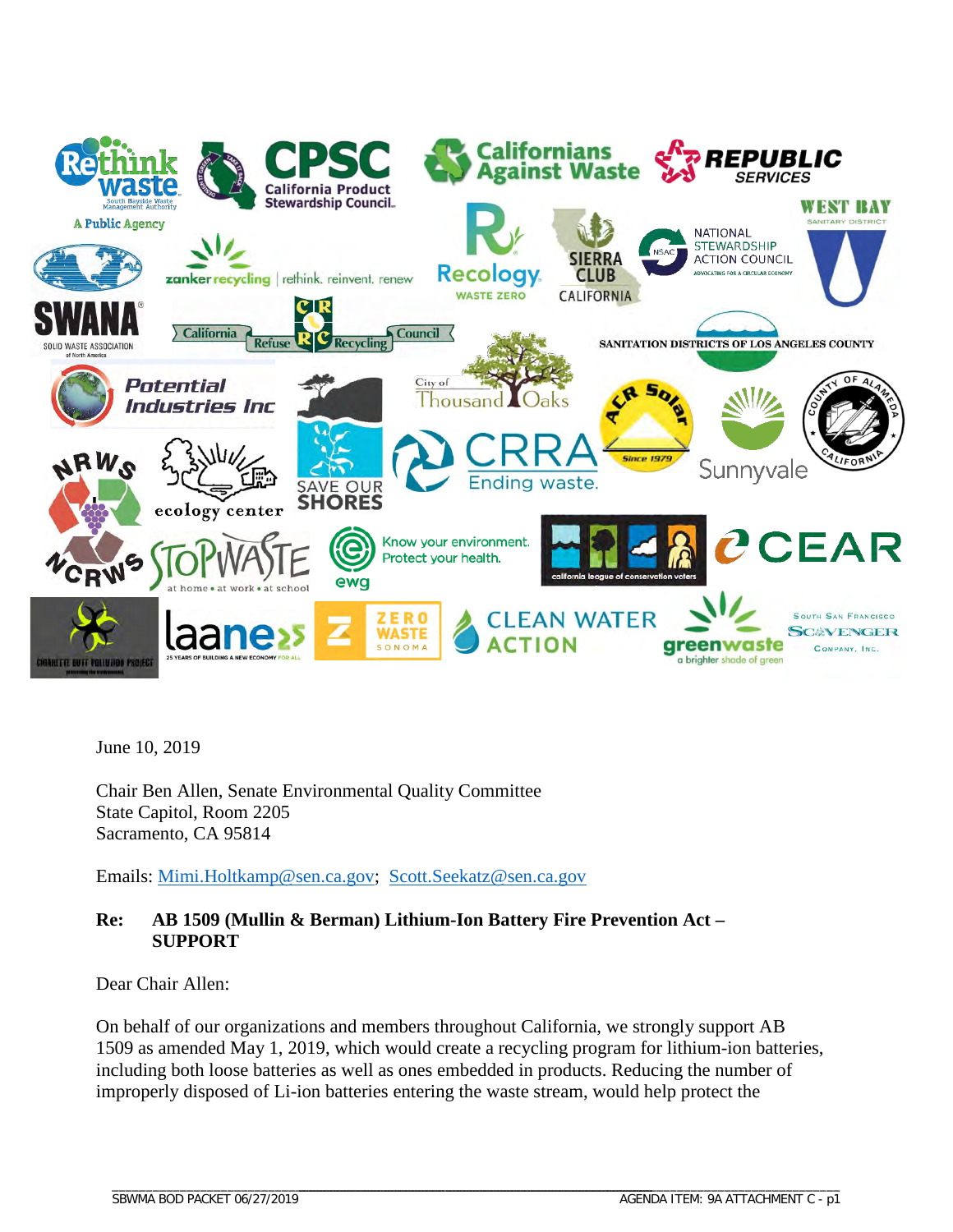workers and infrastructure of material recovery facilities (MRFs), transfer stations, collection trucks, and landfills from catastrophic fires.

Lithium-ion batteries have increased multifold in our everyday items, from cell phones and laptops, to power tools and children's' toys. According to Call2Recycle, California consumes 64 million Lithium-ion batteries every year, of which 75-92% are improperly disposed of. The high energy density of these batteries makes them extremely dangerous when mishandled, creating very serious fire, health, and safety hazards. As these batteries, and products containing these batteries, enter the waste stream, they have the potential to cause disastrous fires and pose a serious threat to processing facilities as well as their workers. In fact, according to Fire Rover, over 1,700 fires at MRFs in the US and Canada are caused by these batteries annually. This number is likely a low estimate, as many smaller fires go underreported, and the number of li-ion batteries consumed grows multifold every year.

AB 1509 would help reduce the fire and safety risk these batteries pose by ensuring their proper disposal. Manufacturers and retailers must take more responsibility for the products they create if we are going to protect our workers, communities, and waste management infrastructure from battery-related fires.

For these reasons we **SUPPORT AB 1509.** 

Sincerely,

**Joe La Mariana** 

 $e$ 

Executive Director Rethink Waste

**Nick Lapis**

11. Japos

Director of Advocacy Californians Against Waste

**Doug Kobold** 

\_\_\_\_\_\_\_\_\_\_\_\_\_\_\_\_\_\_\_\_\_\_\_\_\_\_\_\_\_\_\_\_\_\_\_\_\_\_\_\_\_\_\_\_\_\_\_\_\_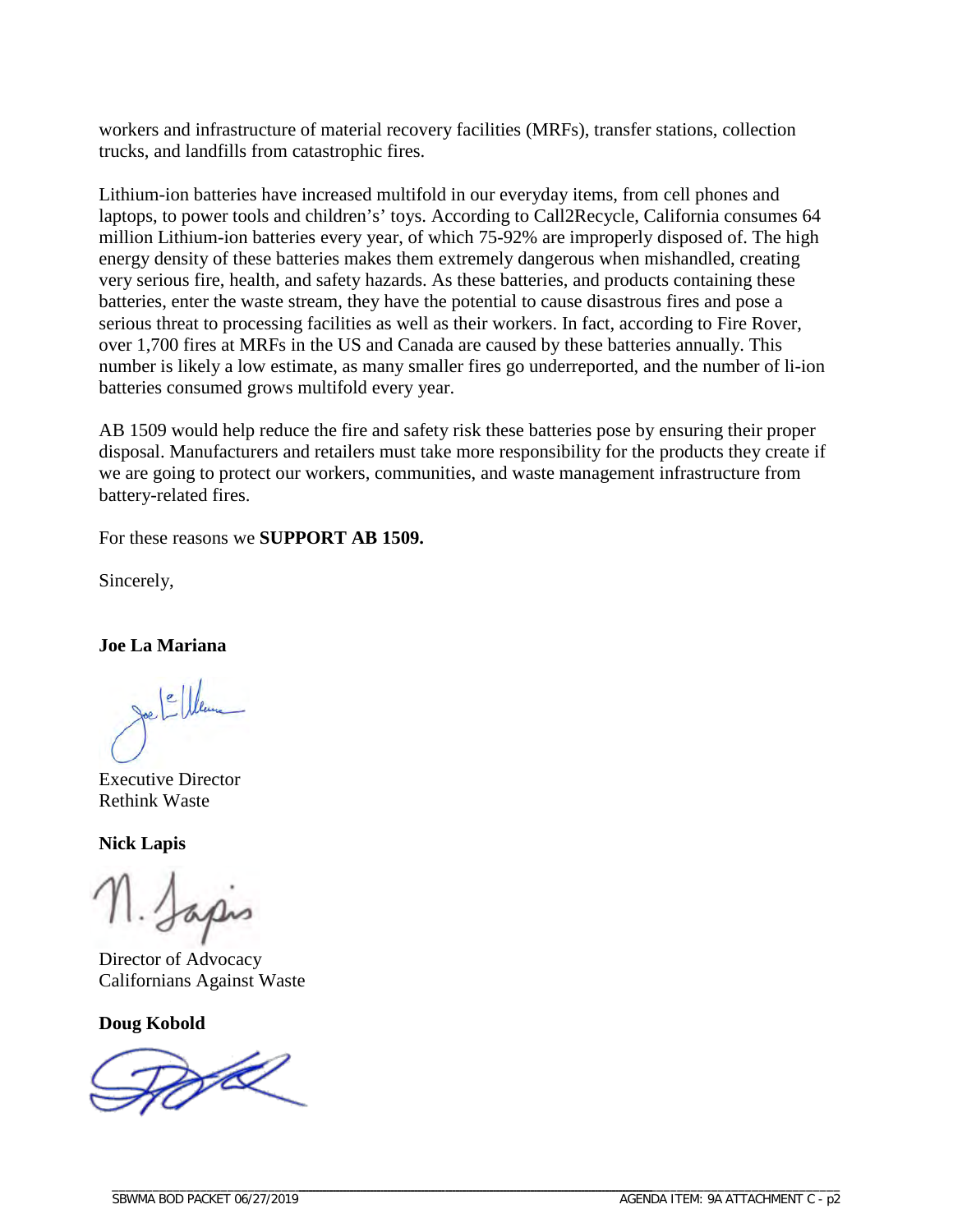Executive Director California Product Stewardship Council

**Heidi Sanborn**

Seidi Sankan

Executive Director National Stewardship Action Council

**Chuck Helget** 

Thuck He

Director, Government Affairs Republic Services

**Eric Potashner**

Vice President & Senior Director of Strategic Affairs Recology

**Michael Gross**

Michael Gross

Director of Sustainability Zanker Recycling

**Tracy M. Adams**

*Tracy M. Adams*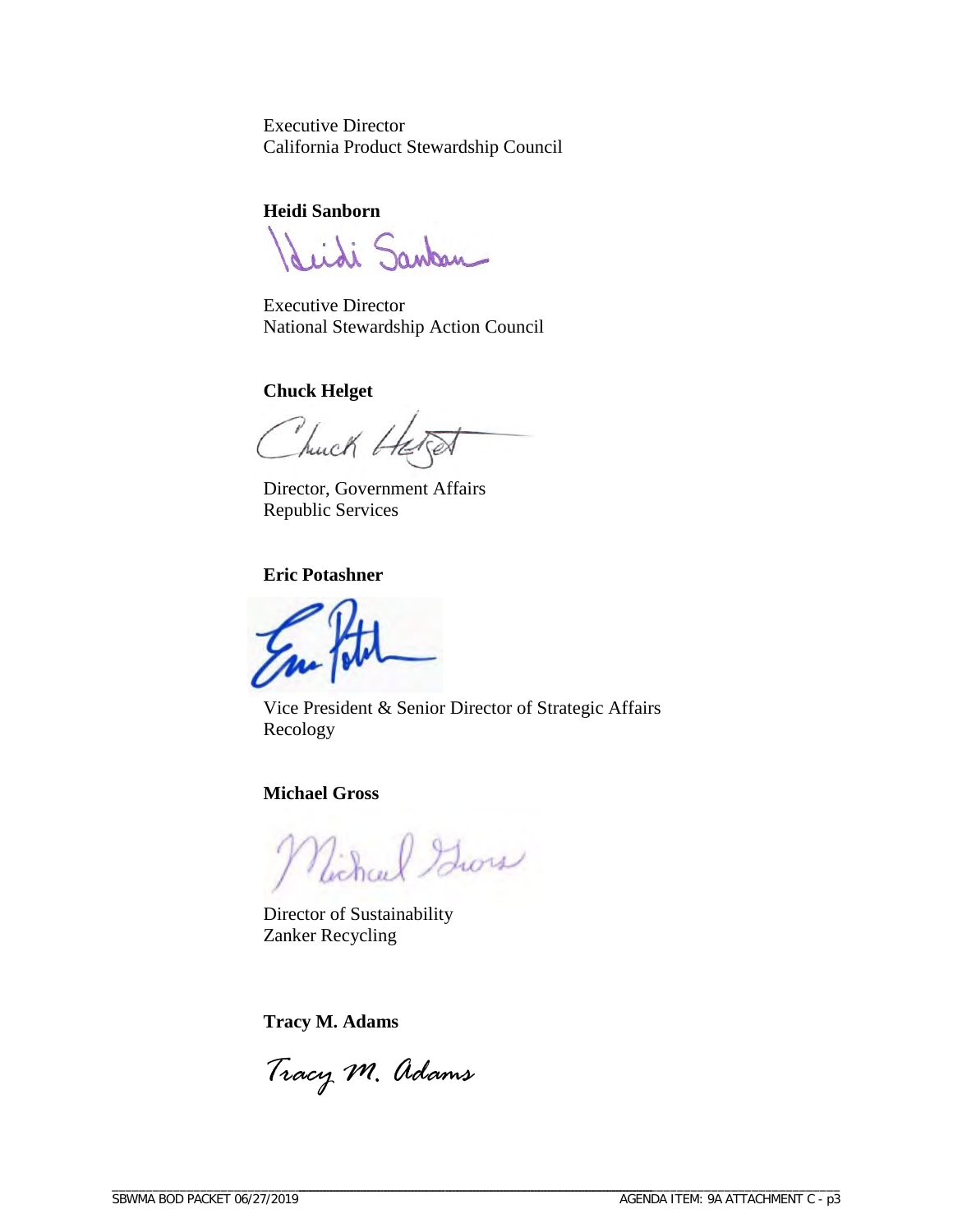Co-Chief Executive Officer GreenWaste Recovery, Inc.

**Fran Dehn**

has

President of the District Board West Bay Sanitary District

**Sharon N. Green**

*Sharon N. Green*

Legislative and Regulatory Liason Sanitation Districts of Los Angeles County

### **Lauren Cullum**

fanffler

Policy Advocate Sierra Club California

### **Laura Ferrante**

*Laura Ferrante*

Government Affairs Advocate California Refuse Recycling Council

**Veronica Prado**

mici Paro

Regulatory Affairs Director, Northern District California Refuse Recycling Council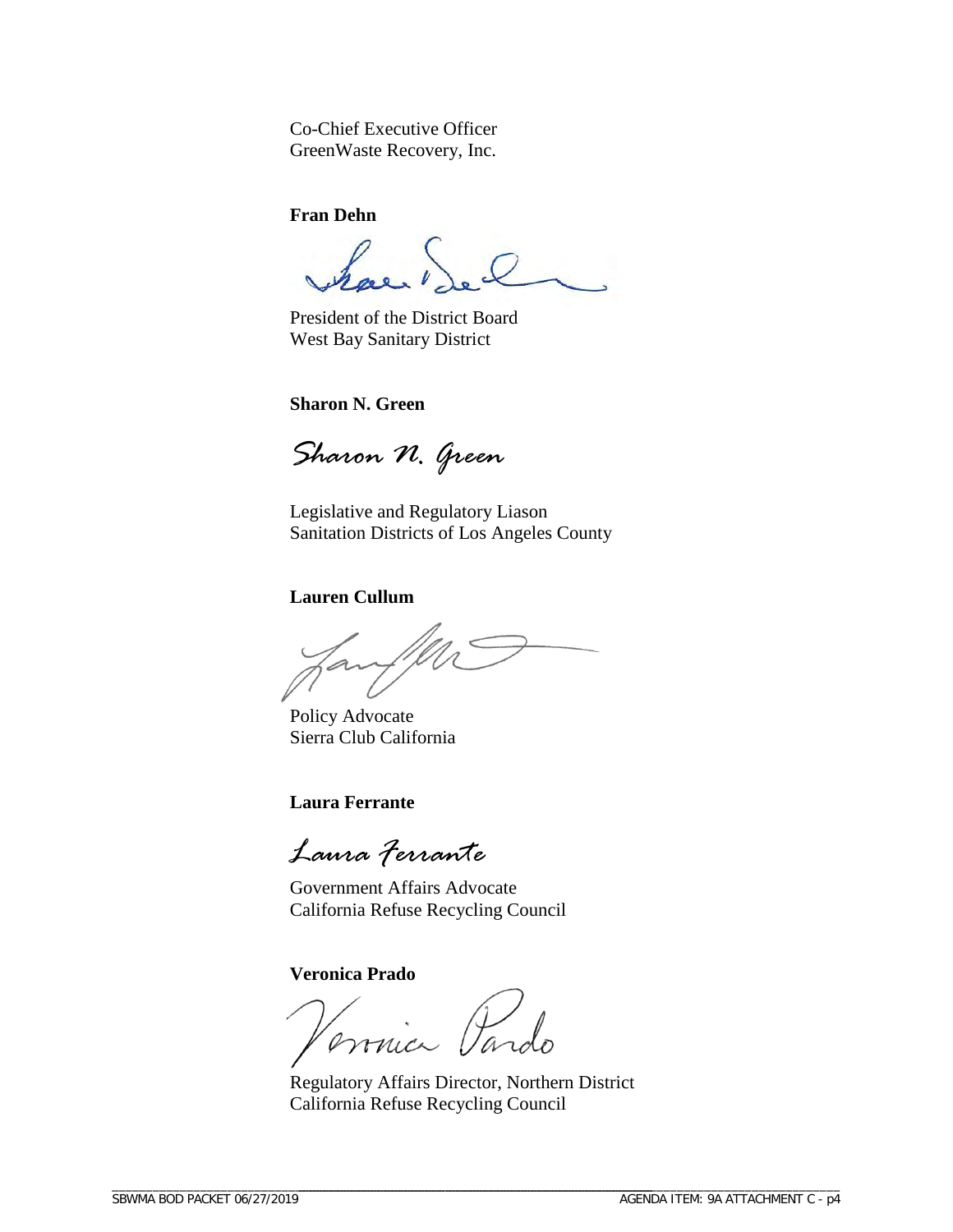**John Kelly Astor** 

*John Kelly Astor*

General Counsel, Southern District California Refuse Recycling Council

**Priscilla Quiroz**

Legislative Advocate, Shaw/Yoder/Antwih, Inc. Solid Waste Association of North America (SWANA)

#### **Adam Rak**



City Council Member City of San Carlos

### **Andria Ventura**

autu

Toxics Program Manager Clean Water Action

**Robert McCoy** 

*Robert McCoy* 

Mayor City of Thousand Oaks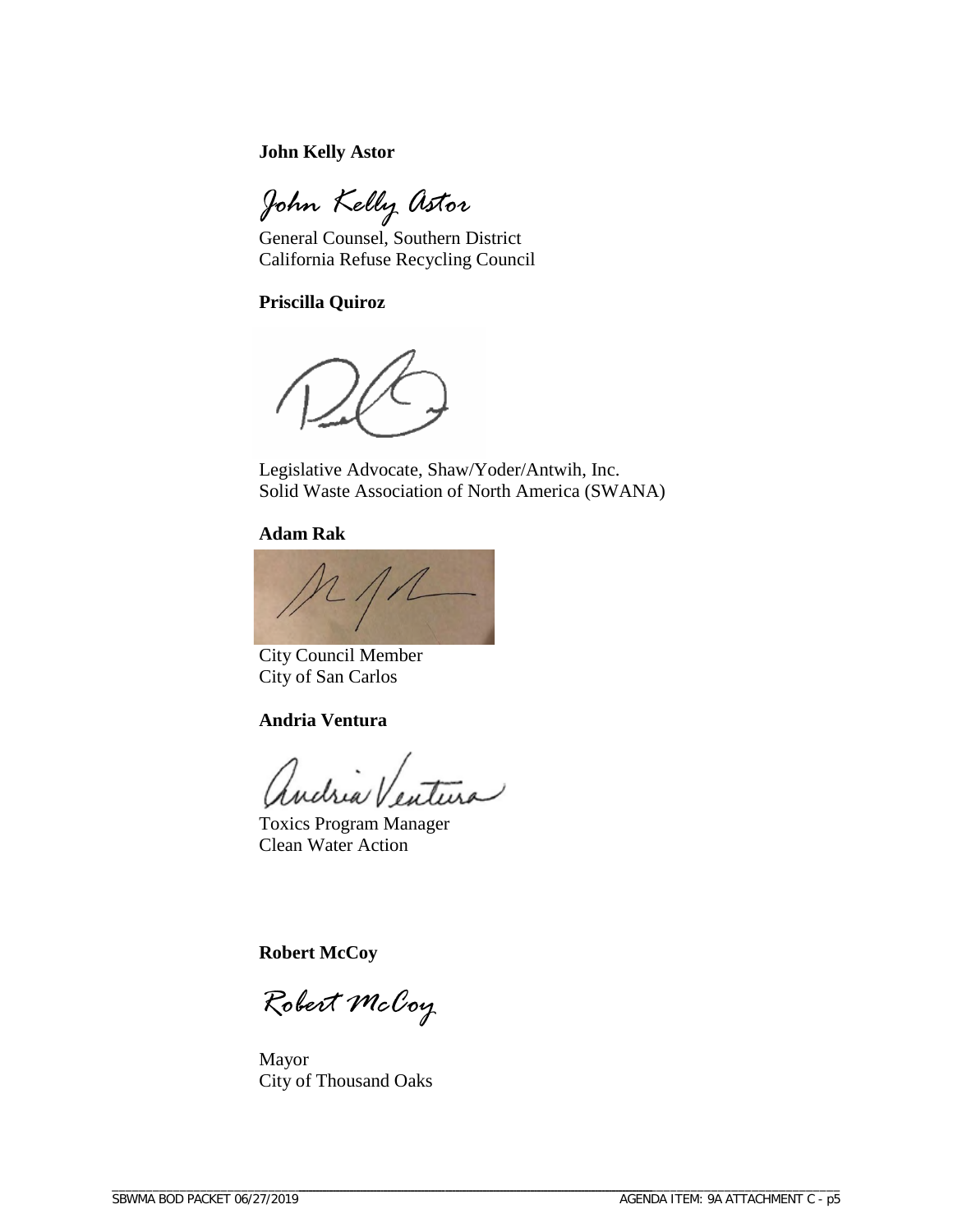**Anu Natarajan** 

Anu Natarague

Legislative Affairs Manager StopWaste

**Dan Domonoske** 

*Dan Domonoske*

Executive Vice President Potential Industries, Inc.

### **Amy Hammes**

*Amy Hammes* 

Citizen City of Burbank

#### **Debbie Beyea**

*Debbie Beyea*

Deputy Director Ecology Center

### **Thomas E. Novotny MD MPH DSc (Hon)**



Professor Emeritus, Public Health, San Diego State University CEO, Cigarette Butt Pollution Project

#### **Paul Y. Gao**

\_\_\_\_\_\_\_\_\_\_\_\_\_\_\_\_\_\_\_\_\_\_\_\_\_\_\_\_\_\_\_\_\_\_\_\_\_\_\_\_\_\_\_\_\_\_\_\_\_



President & Chief Executive Officer CEAR, Inc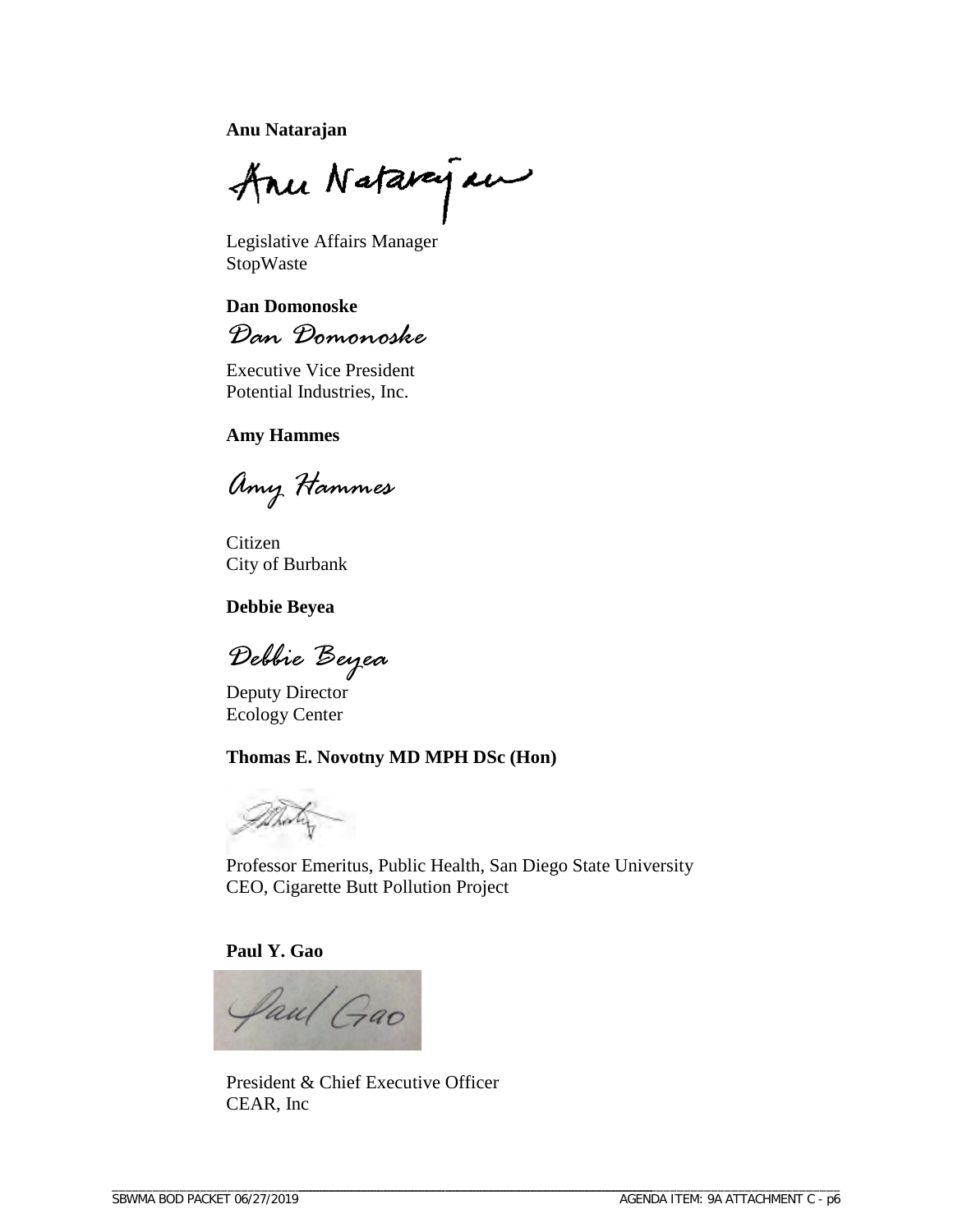## **Al C. Rich**

IP SUPPORT, se e Pa

President/Founder ACR Solar International Corp.

### **Katherine O'Dea**

Karhvine Oile

Executive Director Save Our Shores

### **Colleen Foster**



President California Resource Recovery Association

**Susan Klassen**

*Susan Klassen*

Interim Executive Director Zero Waste Sonoma

**Nate Miley**

Nate Miley

Alameda County Supervisor, District 4 Alameda County Board of Supervisors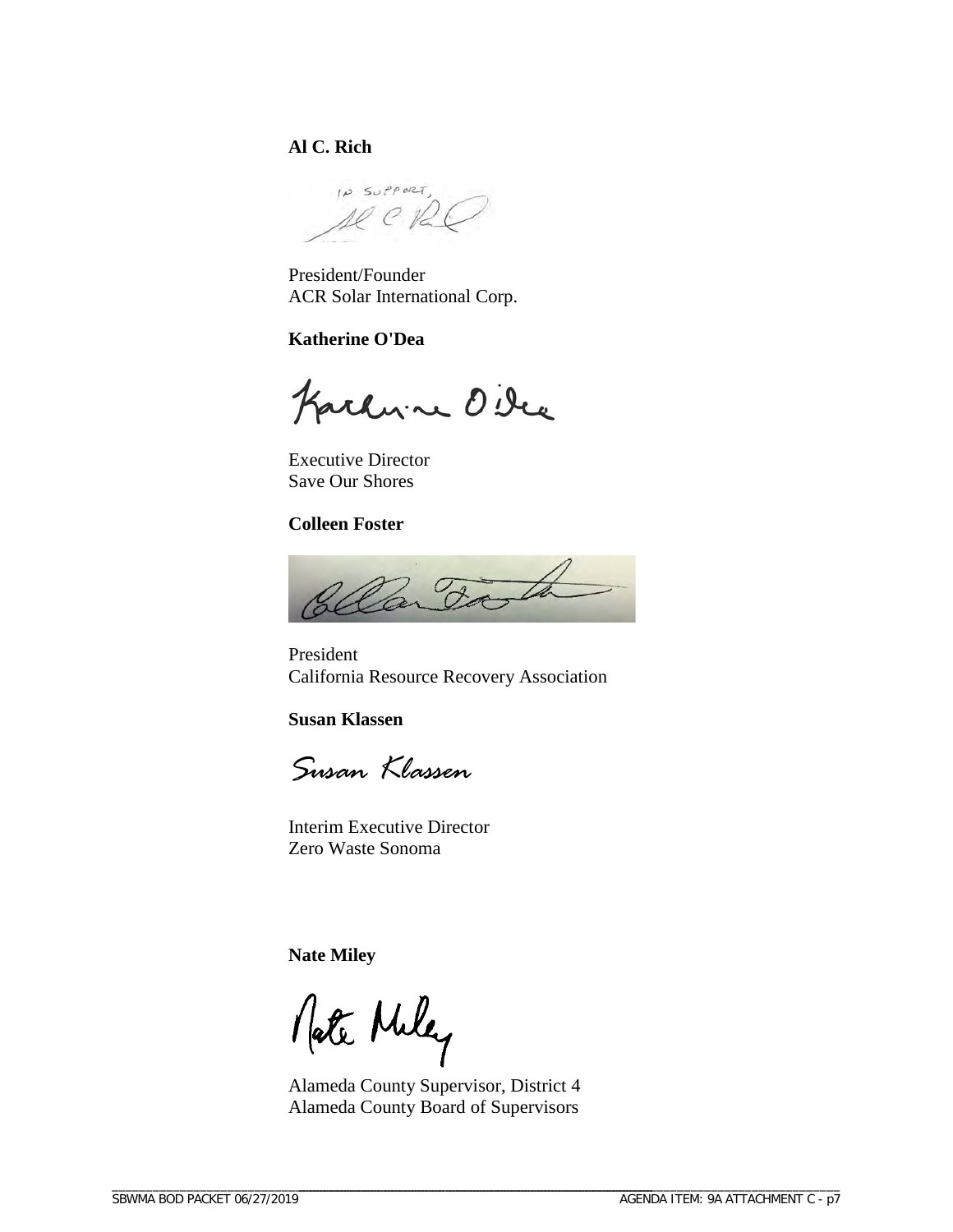#### **Doug Button**



President South San Francisco Scavenger Company, Inc and Blue Line Transfer

#### **Robert Nothoff**



Director, Waste & Recycling Project Los Angeles Alliance for a New Economy (LAANE)

#### **Richard James**

*Richard James*

The Coastal Custodian Coastodian.org

#### **Tim Dewey-Mattia**

D-Hatta

Recycling & Public Education Manager Napa Recycling and Waste Services

#### **Melissa Romero**

Melina Romero

Legislative Affairs Manager California League of Conservation Voters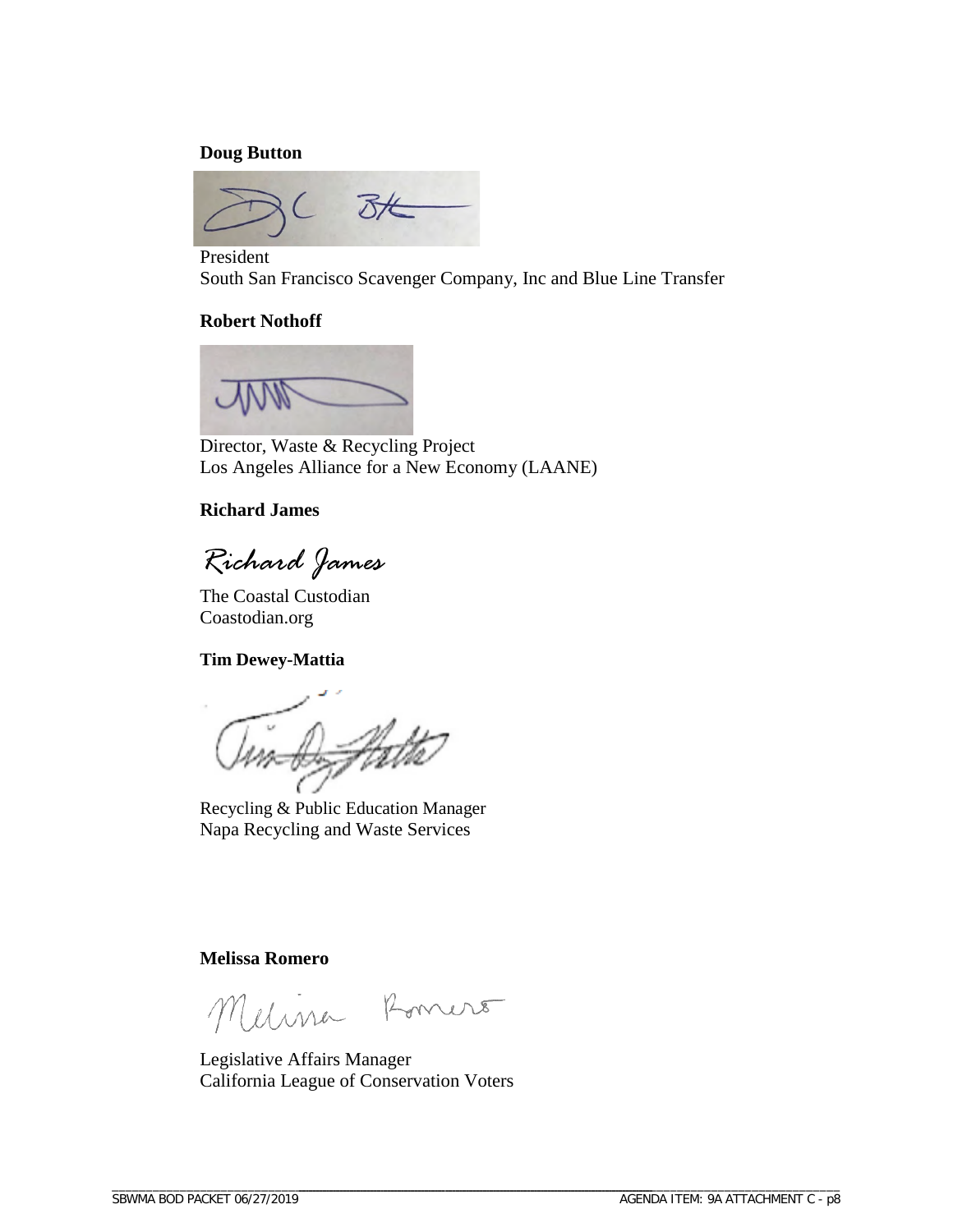### **Bill Allayaud**

Bill allayand

California Director of Government Affairs Environmental Working Group

### **Larry Klein**

Larry Klein

Mayor City of Sunnyvale

cc: Members, Senate Environmental Quality Assembly Member Kevin Mullin Assembly Member Marc Berman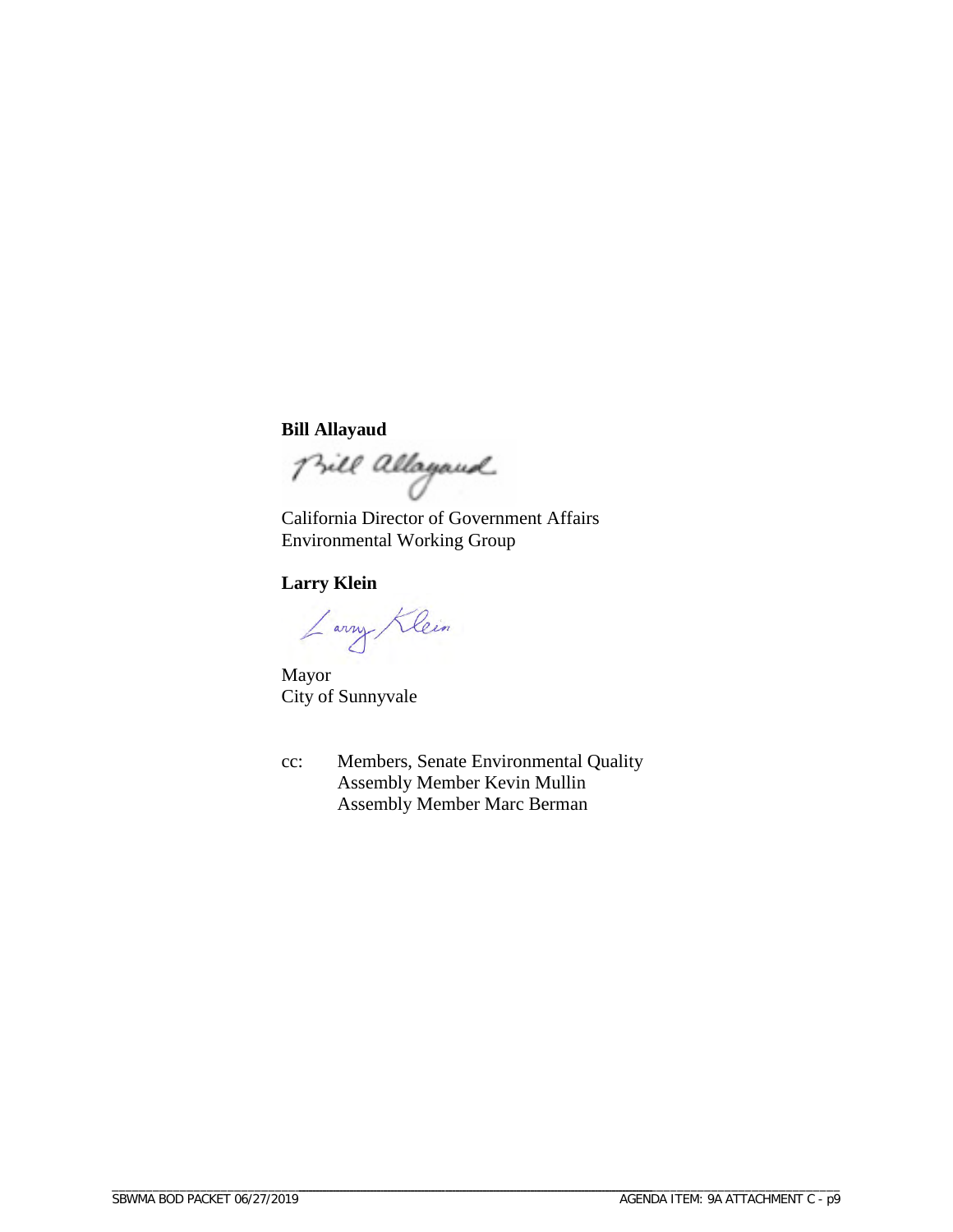

June 10, 2019

Chair Bill Quirk, Assembly Environmental Safety and Toxic Materials Committee Legislative Office Building 1020 N Street, Room 171 Sacramento, California 95814

## **RE: SB 726 (Caballero Author; Principal Co-Author Berman):**

**Household Hazardous waste: public agencies: materials exchange program**

Dear Chair Quirk:

On behalf of the California Product Stewardship Council (CPSC) and its affiliate, the National Stewardship Action Council (NSAC), and the hundreds of local government and private sector partners that the two organizations represent and the sign-ons to this letter, we urge your support of SB 726, as amended April 3, 2019.

CPSC's mission is to shift California's product waste management system from one focused on government-funded and ratepayer financing to one that relies on producer responsibility in order to reduce public costs and drive improvements in product design. CPSC was so successful we created NSAC in 2015, a national organization to Advocate for a Circular Economy with the vision of achieving a Circular Economy in the United States.

As NSAC is the sponsor of SB 726, we strongly support the goals of this state to source reduce waste first and then manage it properly. To ensure local governments can follow the waste hierarchy for Household Hazardous Waste (HHW), we offer this bill to clarify for the oversight agencies including the Department of Toxic Substances Control (DTSC) and [Certified Unified](https://www.dtsc.ca.gov/hazardouswaste/certifiedunifiedprogramagencies.cfm)  Program [Agencies](https://www.dtsc.ca.gov/hazardouswaste/certifiedunifiedprogramagencies.cfm) (CUPA) that HHW facilities are authorized to allow a public agency's contractor to conduct that materials exchange program and would require the contractor to provide those same instructions to a recipient as the public agency.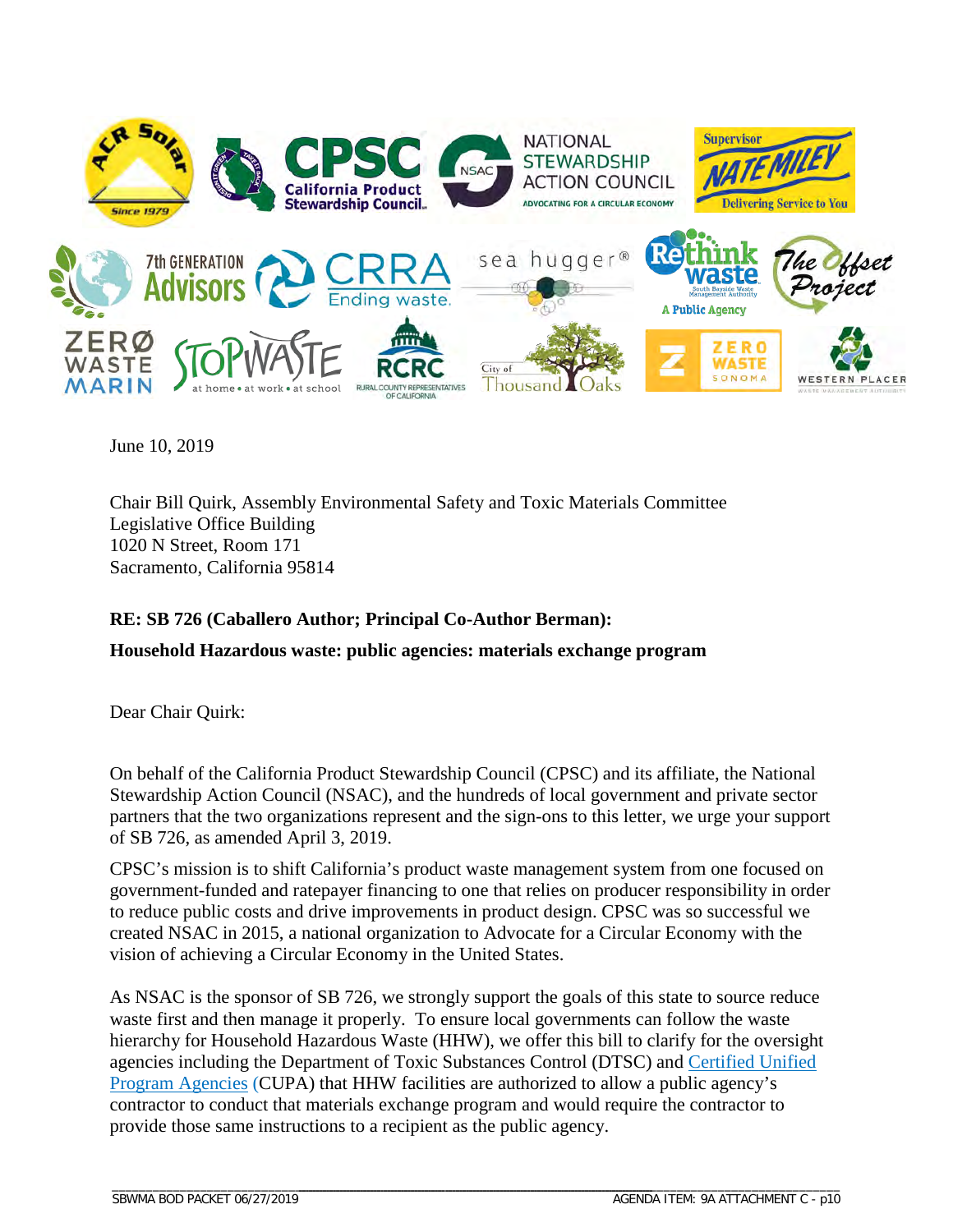This is a straight-forward bill which will ensure that local governments who wish to continue or expand their HHW reuse program in accordance with the law and as encouraged by the State, can do so. For these reasons, we, the undersigned, strongly urge your support of SB 726.

Respectfully,

<u>L</u>

Doug Kobold, Executive Director Heidi Sanborn, Executive Director California Product Stewardship Council

Reidi Sankan

cc: Members, Assembly Environmental Safety and Toxic Materials Committee

Attached: Sign-on list of organizations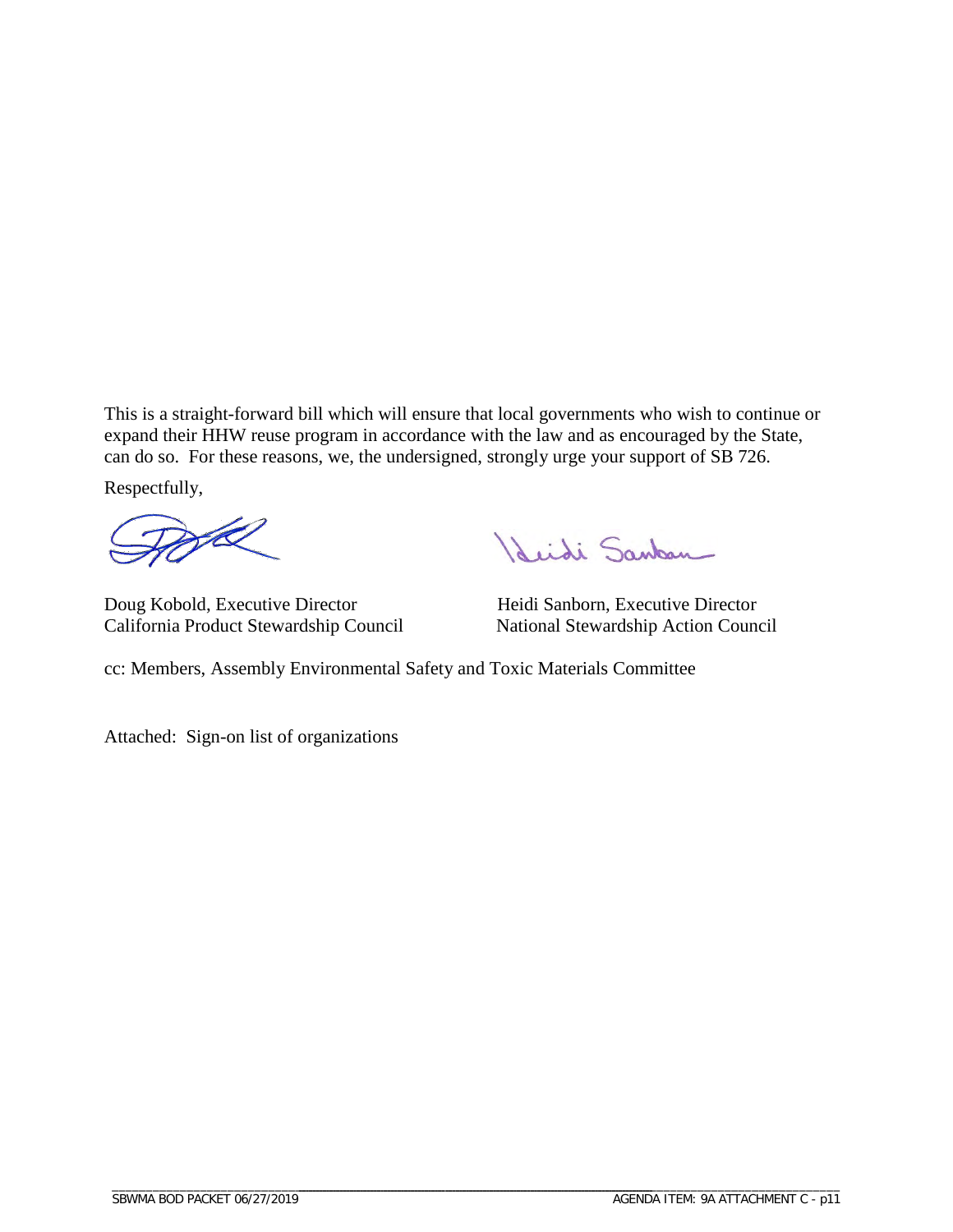

June 14, 2019

The Honorable Hannah-Beth Jackson, Chair Senate Judiciary Committee State Capitol Building, Room 2187 Sacramento, California 95814

## **Re: AB 161 (Ting) Skip the Slip - SUPPORT**

Dear Chair Jackson,

On behalf of RethinkWaste, I am pleased to support AB 161 (Ting), which would reduce paper waste by prohibiting a business from printing a paper receipt if the consumer opts out, unless otherwise required by state or federal law.

RethinkWaste (i.e. South Bayside Waste Management Authority) is a joint powers authority of twelve public agencies (Atherton, Belmont, Burlingame, East Palo Alto, Foster City, Hillsborough, Menlo Park, Redwood City, San Carlos, San Mateo, the County of San Mateo and the West Bay Sanitary District) in San Mateo County. Currently, we serve approximately 435,000 residents and 11,000 businesses and have been a leader in the delivery of innovative waste reduction and recycling programs since our formation in 1982.

According to Green America's report, Skip the Slip: Environmental Costs & Human Health Risks of Paper Receipts, found that over 3 million trees and 9 billion gallons of water in the United States are used to create proof of purchase receipts. These receipts generate 302 million pounds of waste and 4 billion pounds of carbon dioxide (CO2), the equivalent of more than 425,000 cars on the road.

Data from a point-of-sale platform that offers digital receipts shows that their sellers send over 10 million digital receipts each month – proving that electronic receipts are already common and should be bolstered as the primary method to maintain copies of transactions.

California has a staunch history of reducing waste, including through both source reduction and recycling policies and programs. AB 161 builds on this foundation by reducing consumers' reliance on low-grade paper that otherwise cannot be recycled or reused. This has the added co-benefits of saving millions of trees and billions of gallons of water each year.

For these reasons, we are supporting AB 161 (Ting)

**610 Elm Street, Suite 202 P: 650-802-3500 San Carlos, CA 94070 F: 650-802-3501 RethinkWaste.org**

\_\_\_\_\_\_\_\_\_\_\_\_\_\_\_\_\_\_\_\_\_\_\_\_\_\_\_\_\_\_\_\_\_\_\_\_\_\_\_\_\_\_\_\_\_\_\_\_\_

**MEMBER AGENCIES: Town of Atherton • City of Belmont • City of Burlingame • City of East Palo Alto • City of Foster City • Town of Hillsborough City of Menlo Park • City of Redwood City • City of San Carlos • City of San Mateo • County of San Mateo • West Bay Sanitary District**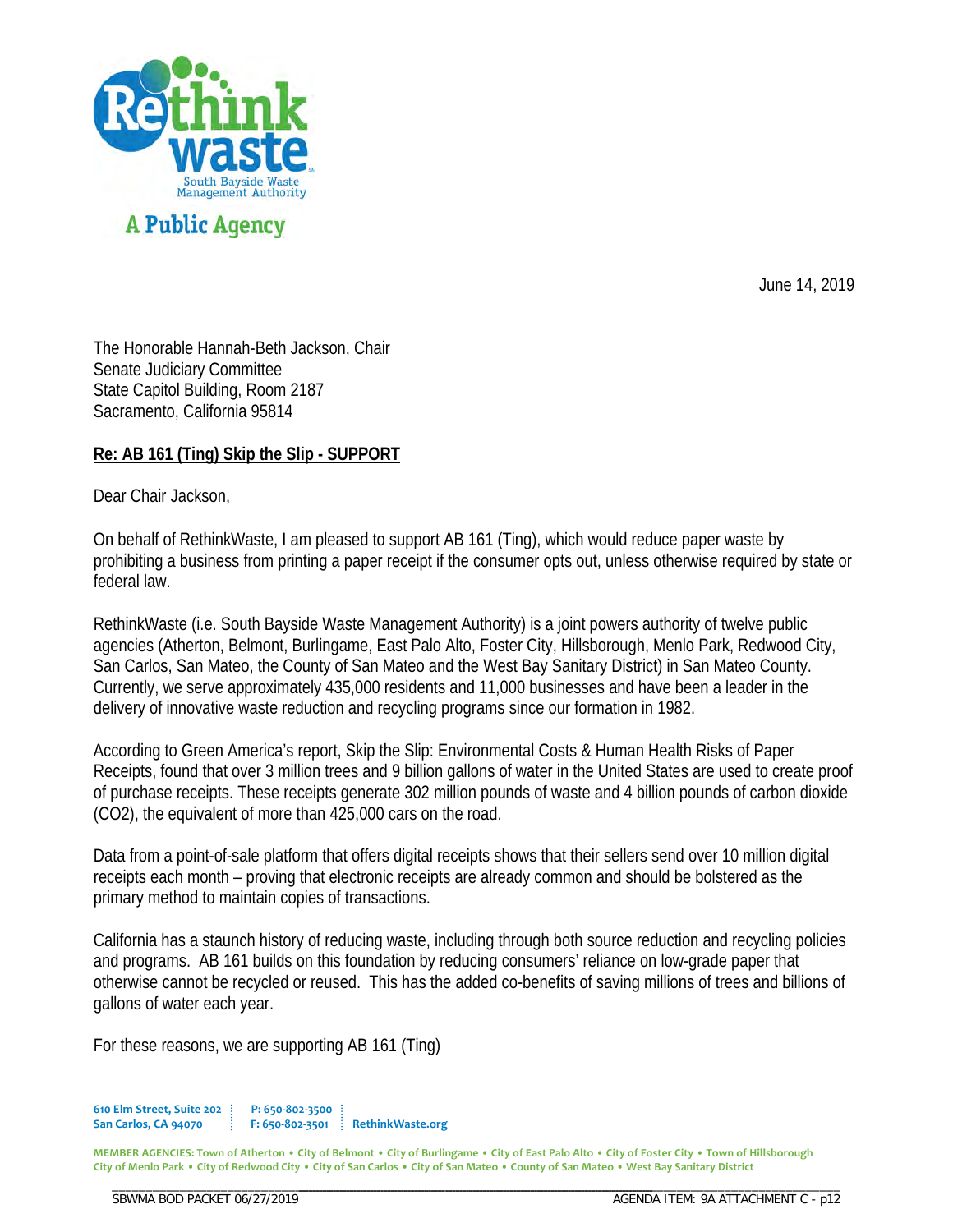Sincerely,

Joe La Mariana Executive Director

CC: The Honorable Members of the Senate Judiciary Committee The Honorable Phil Ting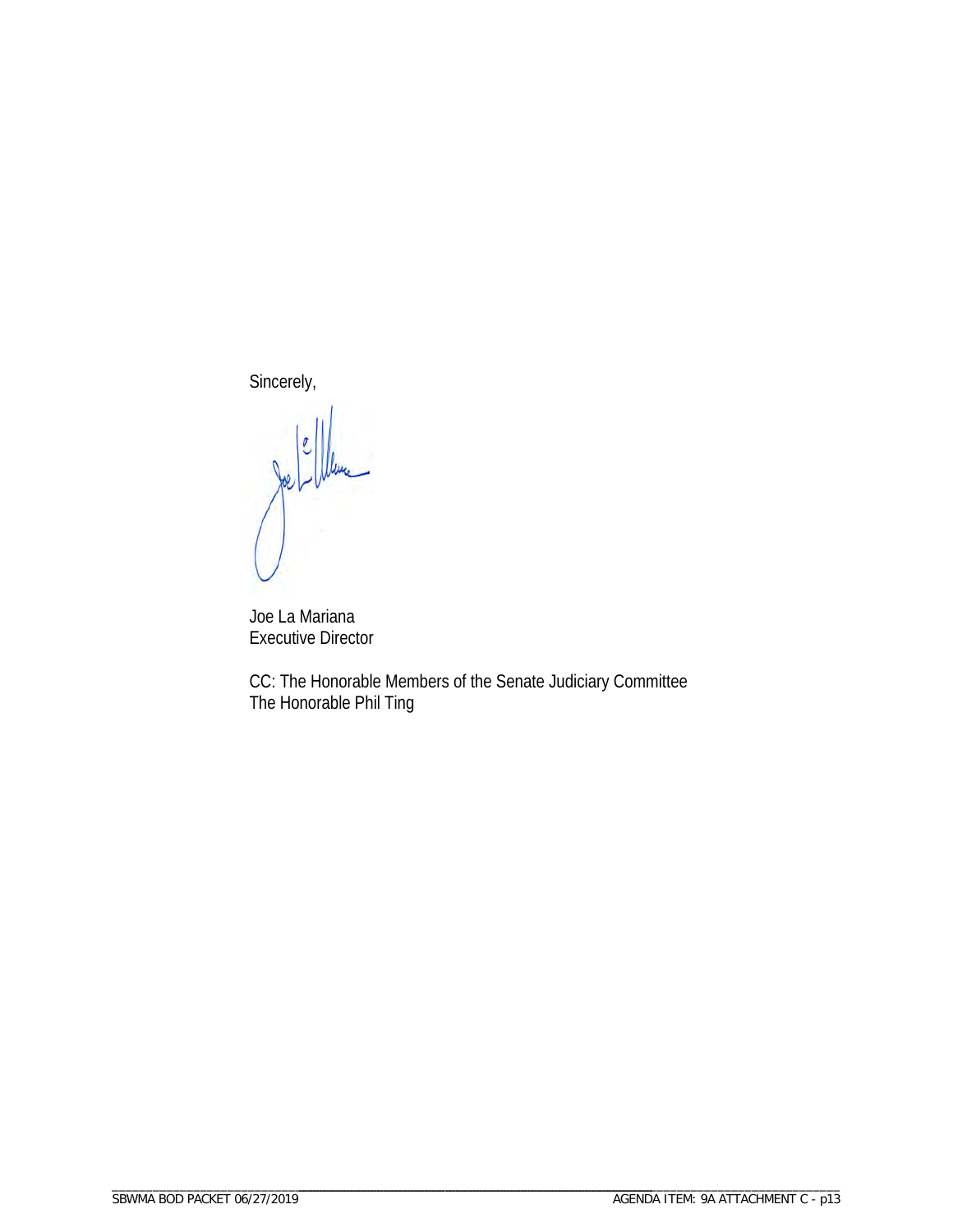

June 12, 2019

Senator Ben Allen STATE CAPITOL, ROOM 4076 SACRAMENTO, CA 95814

### **RE: AB 187 (Gracia) – Used Mattress Recovery and Recycling Act – OPPOSE UNLESS AMENDED**

Dear Senator Allen,

On behalf of our organizations and members throughout California, while we appreciated the opportunity to work with your staff on the bill language, we believe that the most current proposed amendments to the bill are failing to address the following concerns:

## **1. The mattress recycling organization should not be allowed to maintain section 501(c)(6) status under section 42986(h)**

Since the funding for the program comes from the consumer fee which is public money, as such the mattress recycling organization should not be allowed to form as a "for members benefit only" corporation, but rather as a "for public benefit" corporation. Please see the attached white paper, prepared by a legal firm that only practices non-profit law, that specifically addresses IRS 501 C corporation formation. The reason for this requirement to ensure transparency and accountability.

Further, CalRecycle maintains a legislative checklist for EPR bills that also encourages a 501 C3 status. This checklist can be found at:

<https://www.calrecycle.ca.gov/docs/cr/epr/resources/checklistfinal.pdf>

## **2. The mattress recycling organization should include at least one California-based mattress recycler or hauler on its Board of Directors.**

California-based recyclers and haulers are the existing infrastructure and therefore are a key part of success of the mattress recycling program, therefore, they should have a position on the Board of Directors. This will help to ensure that the MRC harmonizes with the existing infrastructure.

Additionally, the definition of "qualified industry association" in section 42986(k) should delete references to the International Sleep Products Association. The definition of a stewardship

\_\_\_\_\_\_\_\_\_\_\_\_\_\_\_\_\_\_\_\_\_\_\_\_\_\_\_\_\_\_\_\_\_\_\_\_\_\_\_\_\_\_\_\_\_\_\_\_\_\_\_\_ \_\_\_\_\_\_\_\_\_\_\_\_\_\_\_\_\_\_\_\_\_\_\_\_\_\_\_\_\_\_\_\_\_\_\_\_\_\_\_\_\_\_\_\_\_\_\_\_\_\_\_\_\_\_\_\_\_\_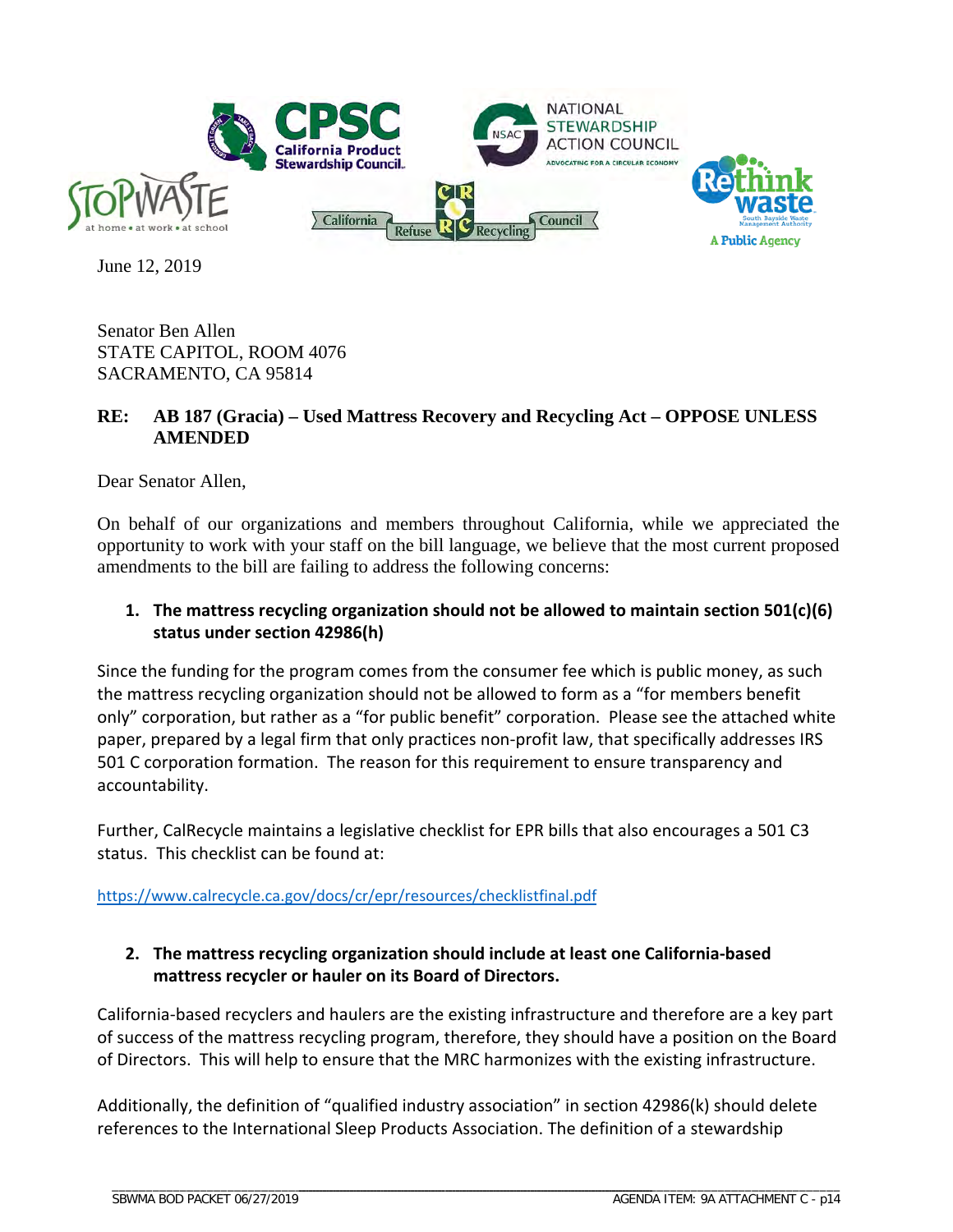organization should simply set out the parameters of the organization rather than specifically identify a particular organization.

## **3. CalRecycle should be authorized to set and adjust the recycling and recovery rate goals.**

Subsection (h) should be removed from section 42817.1, which discusses the required elements of the mattress recycling plan, and moved to section  $42981.5(a)(1)$ , new subsection (C), as a duty of CalRecycle. CalRecycle, rather than the stewardship organization itself, typically determines performance standards, including recycling rates, in other product stewardship programs. This is currently perceived as the "fox watching the chicken coop."

## **4. The mattress recycling organization should prioritize using California-based processing facilities as a mattress recycling plan element in section 42987.1(i).**

The mattress recycling organization should absolutely be required to prioritize spending California consumer fee money in California by contracting with California-based recyclers over out-of-state recyclers. Additionally, the mattress recycling organization should explain how it prioritized California-based processors/recyclers over out-of-state processors/recyclers in its annual reports in section 42990.1.

## **5. Section 42987.1(o)(2), which requires mandatory participation in the mattress recycling program of solid waste facilities that accept 1,000 or more mattresses per year should be removed.**

Remove Section 42987.1(o)(2). Forcing solid waste facilities into the mattress program will not address the audit findings or achieve the recommendations. First, this is a product stewardship program, so the primary focus in addressing program inadequacies should be on the producers and retailers, bringing them into compliance with basic program requirements, such as registering with the mattress recycling organization and providing free mattress pickup with the delivery of a new mattress. Retailers picking up used mattresses with the delivery of new mattresses is the quickest, easiest, and most convenient way for consumers to get rid of used mattresses. Mattress delivery is typically an additional cost when buying a mattress. Consumers pay the delivery fee because they are unable to transport the new mattress themselves. If they cannot transport the new mattress to their homes, they will not be able to transport the used mattress to a mattress collection location. Additionally, if the primary hurdle to consumers in recycling mattresses is lacking the means to transport a mattress, forcing stationary mattress collection locations will not address the issue of illegal dumping of mattresses.

Instead, the mattress recycling organization should provide financial incentives to encourage all types of permanent drop-off locations, not only solid waste facilities, to participate in the mattress recycling program to achieve an increased level of consumer convenience. We suggest adding this to section 42987.1.

Page | **2**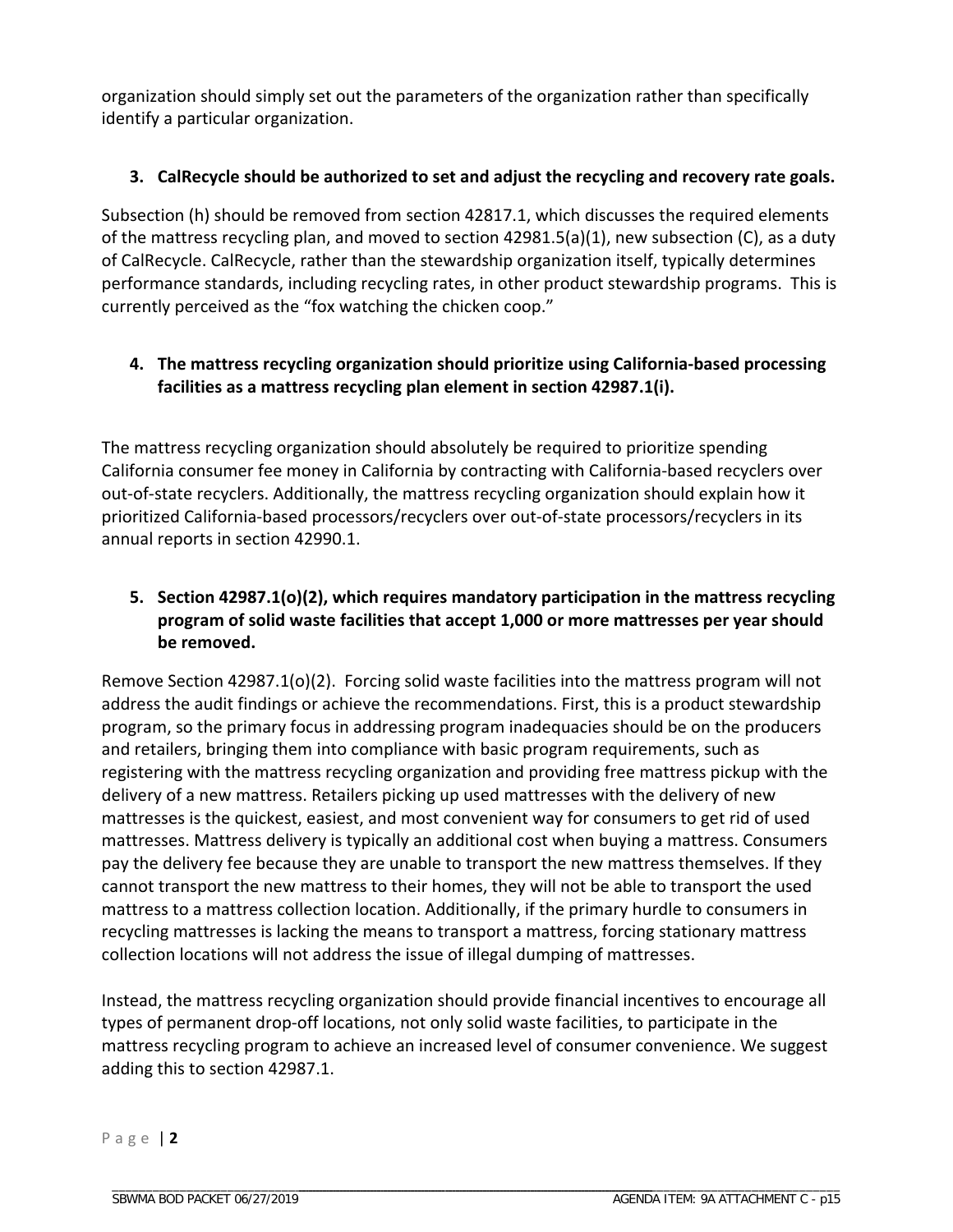Additionally, section 42987.1(o)(1) provides that individuals may drop off mattresses, at no charge, to solid waste facilities. It should be made clear that this provision only applies to permanent drop-off locations that have agreed to be covered under the mattress recycling program. Those facilities negotiate a reasonable reimbursement rate with the mattress recycling organization for accepting, collecting, storing, transporting, and handling used mattresses. Again, forcing these facilities to participate in the program eliminates their ability to negotiate an effective agreement and rate with the mattress recycling organization for their local areas of service.

### **6. The mattress recycling organization should be required to prioritize the waste hierarchy and support refurbishing and renovating mattresses.**

Prioritizing the waste hierarchy by supporting refurbishing and renovating mattresses should be added as a mattress recycling plan element in section 42987.1. Supporting refurbishing and renovating mattresses is one way to address source reduction.

Additionally, the audit explicitly recommended CalRecycle establish goals to encourage source reduction, as well as to increase consumer convenience and decrease illegal dumping of mattresses. Section 42987.5(a)(1)(C) deleted references to source reduction and illegal dumping, in subsections (ii) and (iii), and focused solely on consumer convenience, in subsection (i). This language should remain unchanged from previous version of the bill. The changes reflected in the proposed amendment would be counter to existing law.

## **7. The annual report and budget should be combined into one document, which combines the approval process for both.**

Section 42987.1(e) discusses the establishment and administration of a means for funding the mattress recycling plan. This is the budget, and this is consistent with the budget process in the carpet stewardship program. Sections 42988 and 42988.1, which discuss the budget, should be deleted in their entirety. They are completely unnecessary and they led to the reduction of the consumer recycling fee against the recommendations of the advisory committee and stakeholder community, while we still had seven counties without any collection options.

Additionally, the budget should be combined into the stewardship plan and subsequent annual report, creating one document and approval process, similar to the carpet and other product stewardship programs, to ensure transparency and streamline the process. As currently drafted, the bill continues two entirely different processes that cause extra work and confusion and can easily be combined into one process as we have already seen successfully modeled in other product stewardship programs.

Similarly, any change in the amount of the recycling fee, discussed in section 42989(c), should happen only during the public annual report or plan review processes.

\_\_\_\_\_\_\_\_\_\_\_\_\_\_\_\_\_\_\_\_\_\_\_\_\_\_\_\_\_\_\_\_\_\_\_\_\_\_\_\_\_\_\_\_\_\_\_\_\_\_\_\_ \_\_\_\_\_\_\_\_\_\_\_\_\_\_\_\_\_\_\_\_\_\_\_\_\_\_\_\_\_\_\_\_\_\_\_\_\_\_\_\_\_\_\_\_\_\_\_\_\_\_\_\_\_\_\_\_\_\_

Page | **3**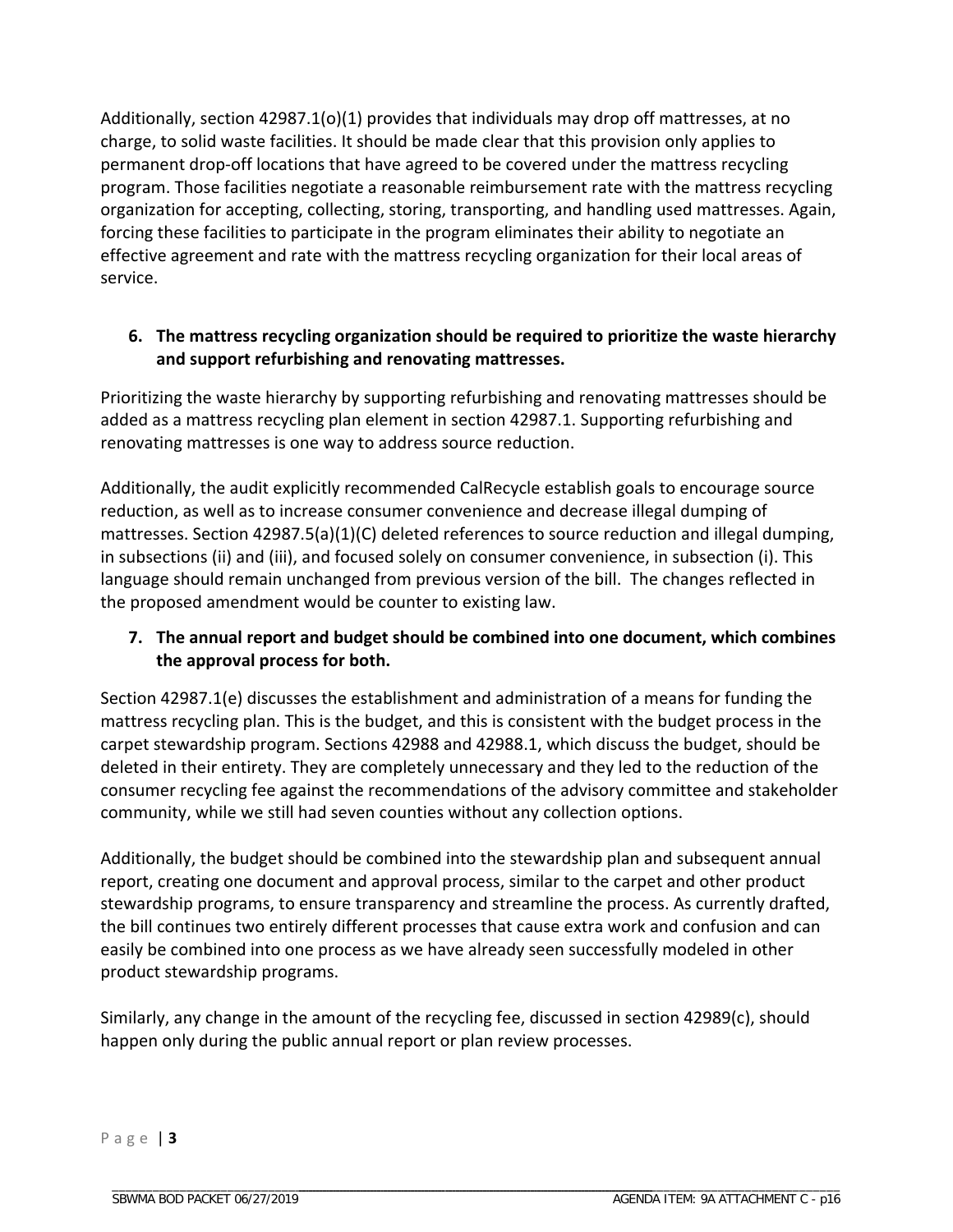## **8. All studies and reports should be made available to the public within 30 days of completion.**

All studies and reports developed using California consumer fee money must be made public within 30 days of completion. The reason is that it has been difficult to obtain these studies in the past and all Californians should have access to these reports since they were fund by California consumer fee money. We suggest adding new subsection (c) to section 42989.3

**9. The bill should establish a bridge plan to provide mechanisms to minimize disruptions to the recycling infrastructure by ensuring any and all available funds are transferred back to the People of California in the event the stewardship organization ceases program operation.**

This has been an issue with all the consumer fee funded programs that were originally passed without consideration given to the possibility of revocation of stewardship program operation. AB 729 contains this exact language to protect consumer fee money. It requires California consumer fee money to be returned to California.

## **10. The mattress recycling organization should be required to implement the advisory committee's recommendations to the extent feasible.**

We suggest adding new subsection in section 42990.1, which discusses the elements required in the mattress recycling organization's annual report, to address the advisory committee recommendations. The mattress recycling organization should incorporate, to the extent feasible, the advisory committee's recommendations in the annual report, the mattress recycling plan itself, and any amendments to the plan. If the mattress recycling organization is unable to incorporate the recommendations, it should provide a written explanation as to why. The explanation should also detail whether the mattress recycling organization plans to incorporate the recommendations into a subsequent mattress recycling plan, subsequent amendments to the plan, or a subsequent annual report. This language models that of the carpet stewardship program in AB 1158.

## **11. Convenience collection goals should be established by 2020 and effective 2021 in section 42987.5(a)(1)(D).**

This change is necessary to be consistent with the audit findings.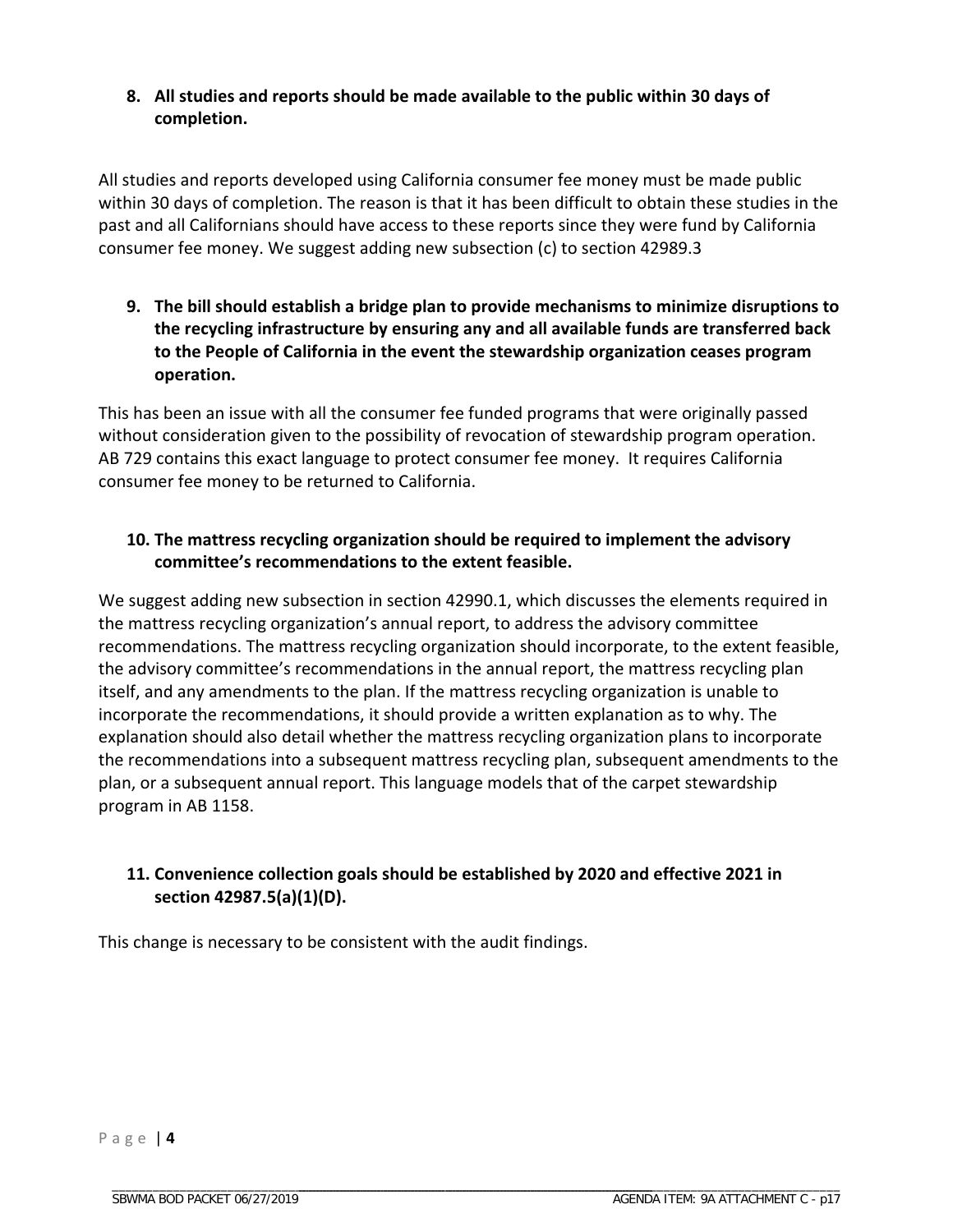**12. Because the mattress recycling organization's financial reserves are capped at 60% of its annual operating expenses in section 42988.3(b), the bill should specify that spending on program implementation should be prioritized over reducing the consumer recycling fee.**

The mattress recycling organization should also be directed to prioritize spending reserves to reimburse mattress collectors and recyclers at an appropriate rate and to implement all other aspects of the program and ensure all program goals have been met before reducing the recycling fee. Further, Section 42988.3 (a) should be removed since the budget would be submitted as part of the plan and annual reports. Additionally, Section 42988.3 (b) should be revised to reflect 2021-22 for the 60% requirement, rather than 2027-28, because we see no logical reason for this requirement being delaying so long.

We, the undersigned, strongly request that you consider the changes outlined above and reflected on the attached marked up version of the draft amendments. We will continue to work with your staff to draft language that will improve the mattress recycling program in California, while helping you meet your goals for resolving the findings of the State audit of the program.

Respectfully,

Doug Kobold, Executive Director Heidi Sanborn, Executive Director California Product Stewardship Council National Stewardship Action Council

Laura J.

Laura Ferrante Q California Refuse Recycling Council Wendy Sommer, Executive Director

Joe La Mariana, Executive Director ReThink Waste

deidi Sankan

Ventory Sommer

StopWaste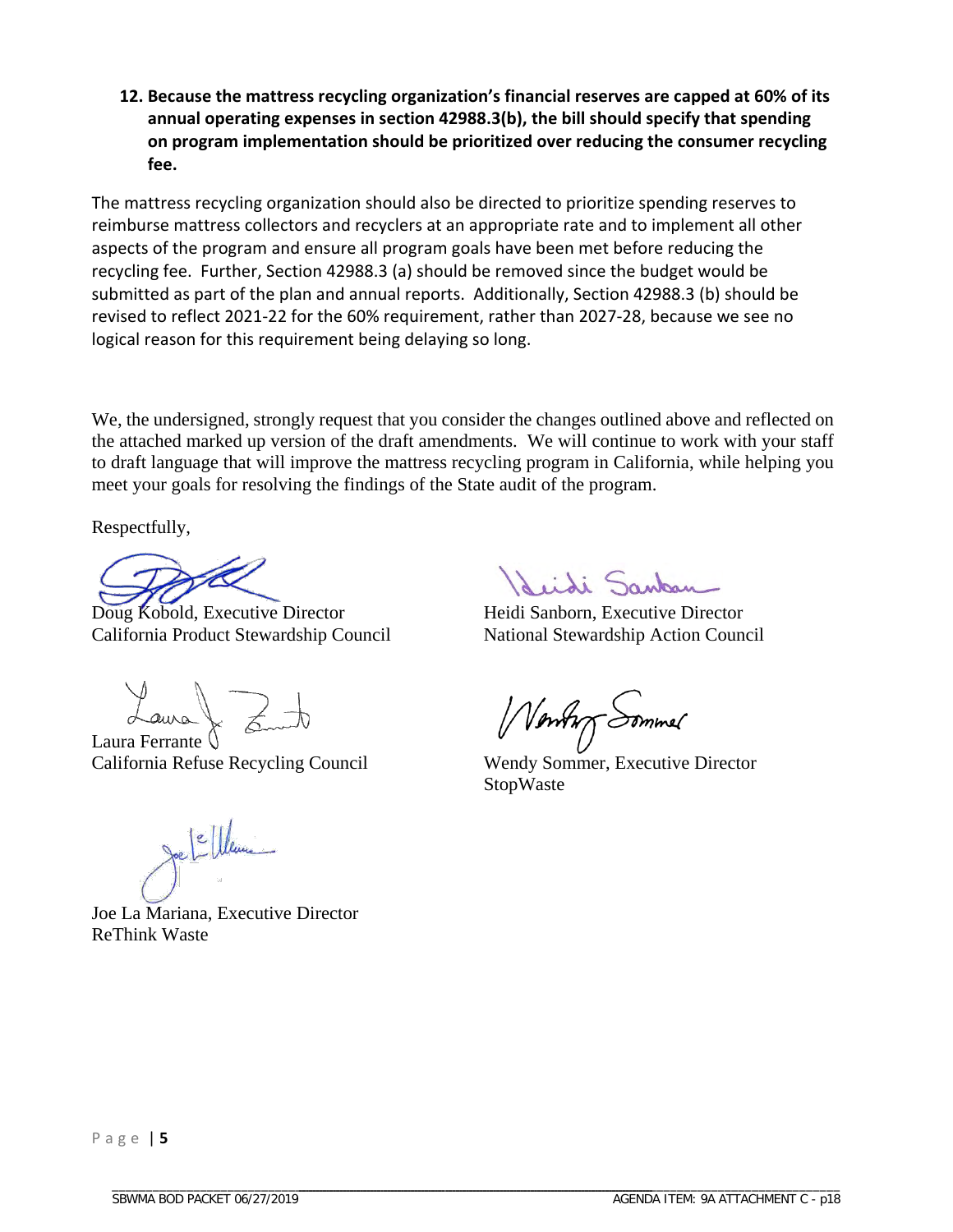Mate Miley

Nate Miley, County Supervisor, District 4 Alameda County

'an

Leslie Mintz Tamminen, Director Seventh Generation Advisors

Shell Cleave

Shell Cleave, Founder Sea Hugger

Wenting Sommer

Wendy Sommer, Executive Director StopWaste

 $\mathcal{L}$ 

Joe LaMariana, Executive Director Rethink Waste

SP C. Rich

Al Rich, President/Founder ACR Solar

Ella Vati

Colleen Foster, President California Resource Recovery Association

Abbie Beane, Managing Director The Offset Project

Susan R Klassen

Susan Klassen, Executive Director Zero Waste Sonoma

Jare Verrore

Steve Devine, Program Manager County of Marin

ohn Kennedy

John Kennedy, Legislative Advocate Rural County Representatives of California

\_\_\_\_\_\_\_\_\_\_\_\_\_\_\_\_\_\_\_\_\_\_\_\_\_\_\_\_\_\_\_\_\_\_\_\_\_\_\_\_\_\_\_\_\_\_\_\_\_\_\_\_ \_\_\_\_\_\_\_\_\_\_\_\_\_\_\_\_\_\_\_\_\_\_\_\_\_\_\_\_\_\_\_\_\_\_\_\_\_\_\_\_\_\_\_\_\_\_\_\_\_\_\_\_\_\_\_\_\_\_

Andrew Powers, City Manager City of Thousand Oaks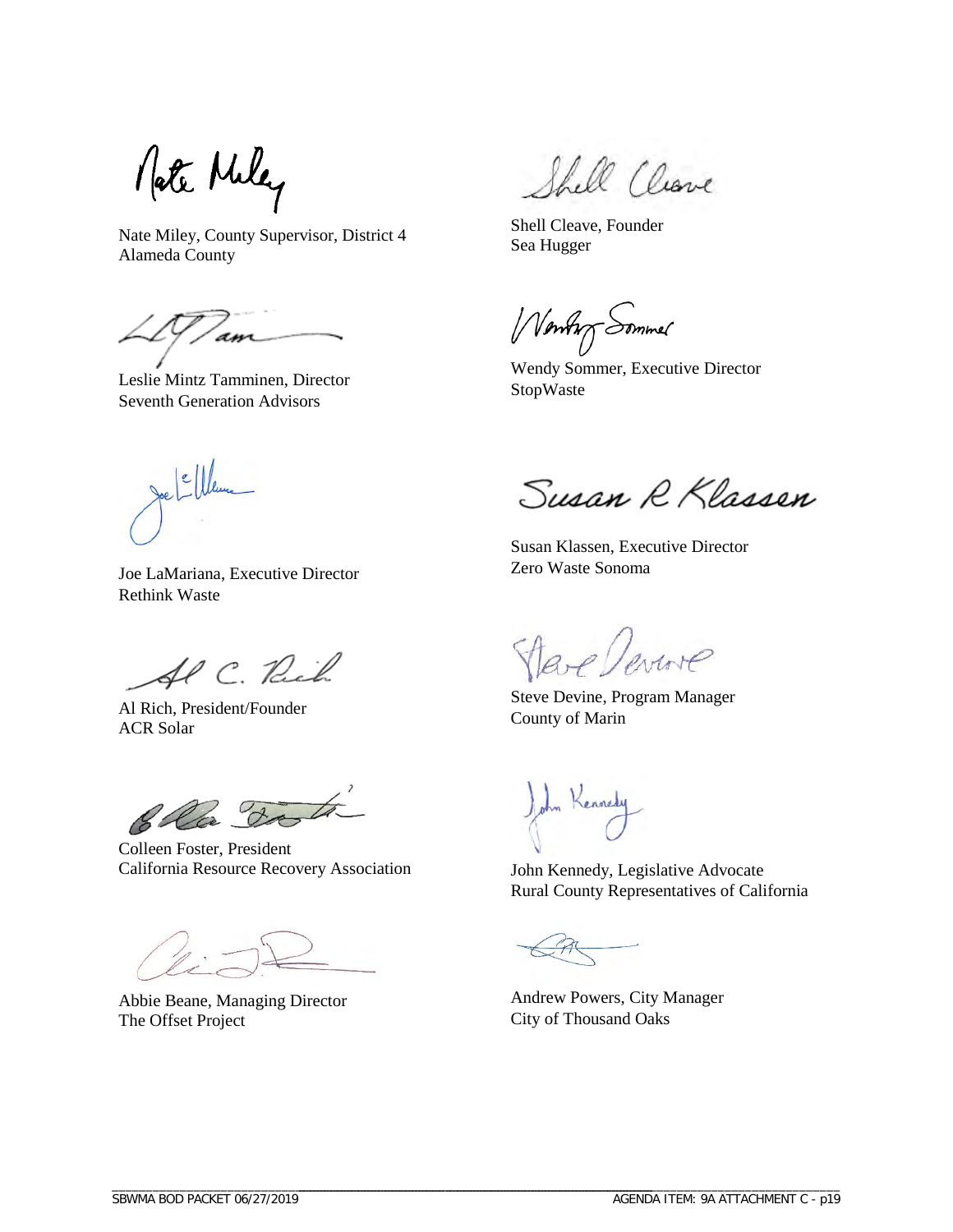

June 3, 2019

The Honorable Richard Pan Chair, Senate Committee on Health State Capitol, Room 2191 Sacramento, CA 95814

RE: AB 619 (Chiu) – Retail Food: reusable containers and multi-use utensils – SUPPORT

Dear Chair Pan,

On behalf of RethinkWaste, I am pleased to support AB 619 (Chiu), which would allow temporary food facilities to use multiuse utensils and clarify policy regarding filling consumer-owned containers.

RethinkWaste (i.e. South Bayside Waste Management Authority) is a joint powers authority of twelve public agencies (Atherton, Belmont, Burlingame, East Palo Alto, Foster City, Hillsborough, Menlo Park, Redwood City, San Carlos, San Mateo, the County of San Mateo and the West Bay Sanitary District) in San Mateo County. Currently, we serve approximately 435,000 residents and 11,000 businesses and have been a leader in the delivery of innovative waste reduction and recycling programs since our formation in 1982.

At events like street festivals, concerts, or state fairs, single-use plastic utensils are commonly handed out by vendors. Most single-use food and beverage containers and utensils provided at community events end up in landfills where they leech toxic chemicals, do not decompose, and cost taxpayer's money to clean up after littering an event site.

Few single-use containers or utensils are fully recyclable or compostable; as a result, they can contaminate recycling and composting operations. California must reduce its dependency on these kinds of single-use materials, given the negative impact to our environment. AB 619 builds on the state's foundation of reducing plastic waste by allowing vendors at events to use reusable utensils instead of single-use ones.

For these reasons, we support AB 619.

Sincerely,

Joe La Mariana Executive Director

**610 Elm Street, Suite 202 P: 650-802-3500 San Carlos, CA 94070 F: 650-802-3501 RethinkWaste.org**

\_\_\_\_\_\_\_\_\_\_\_\_\_\_\_\_\_\_\_\_\_\_\_\_\_\_\_\_\_\_\_\_\_\_\_\_\_\_\_\_\_\_\_\_\_\_\_\_\_

**MEMBER AGENCIES: Town of Atherton • City of Belmont • City of Burlingame • City of East Palo Alto • City of Foster City • Town of Hillsborough City of Menlo Park • City of Redwood City • City of San Carlos • City of San Mateo • County of San Mateo • West Bay Sanitary District**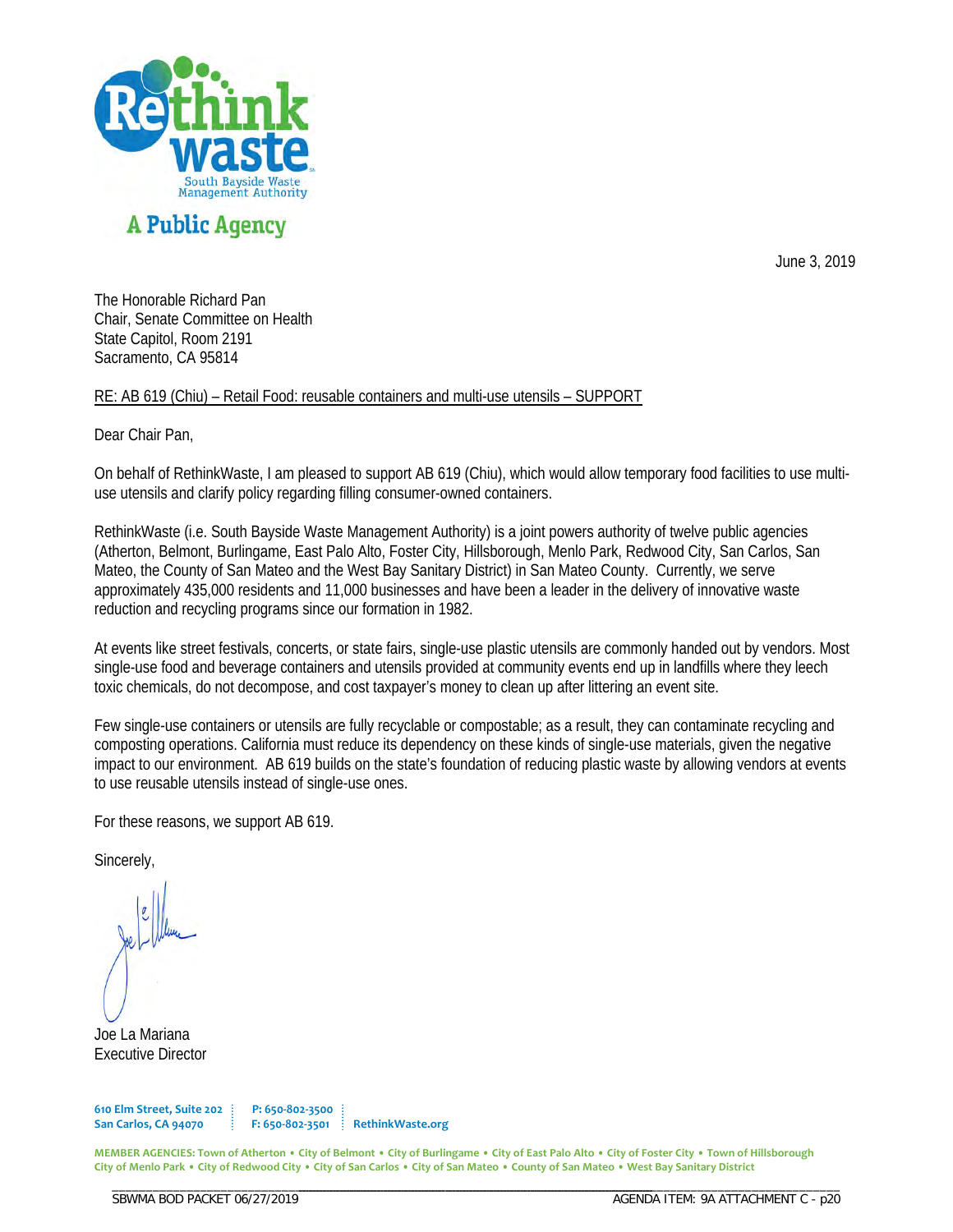Cc: The Honorable Members of the Senate Health Committee Assembly Member David Chiu

\_\_\_\_\_\_\_\_\_\_\_\_\_\_\_\_\_\_\_\_\_\_\_\_\_\_\_\_\_\_\_\_\_\_\_\_\_\_\_\_\_\_\_\_\_\_\_\_\_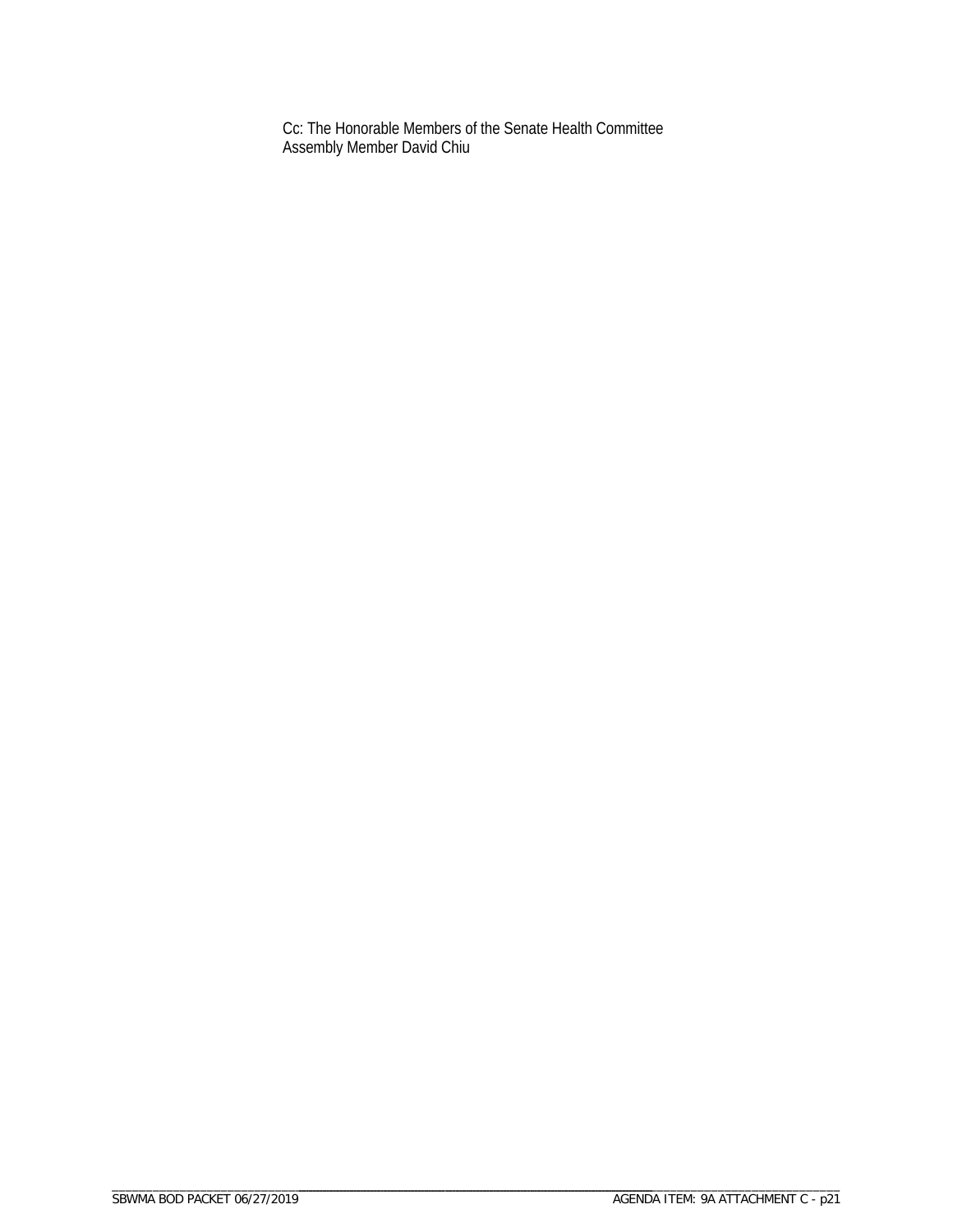

June 14, 2019

The Honorable Ben Allen, Chair Senate Environmental Quality Committee State Capitol Building, Room 2205 Sacramento, California 95814

#### **RE: AB 729 (Chu) – California Carpet Stewardship Reform – SUPPORT**

Dear Chair Allen,

On behalf of RethinkWaste, I am pleased to support AB 729 (Chu), which would create mechanisms to minimize disruptions to carpet recycling infrastructure and protect fees paid by consumers if a carpet stewardship program ceases to operate or is revoked.

RethinkWaste (i.e. South Bayside Waste Management Authority) is a joint powers authority of twelve public agencies (Atherton, Belmont, Burlingame, East Palo Alto, Foster City, Hillsborough, Menlo Park, Redwood City, San Carlos, San Mateo, the County of San Mateo and the West Bay Sanitary District) in San Mateo County. Currently, we serve approximately 435,000 residents and 11,000 businesses and have been a leader in the delivery of innovative waste reduction and recycling programs since our formation in 1982.

Existing law requires carpet manufacturers that sell carpet in California to implement a stewardship program to increase the recycling rate in the state. However, the current carpet stewardship program has not met goals set in statute resulting in California fee payers unable to recycle their carpet, local government bearing the costs of waste management, recyclable materials in landfills and incinerators, and missed opportunities to expand California's carpet recycling capacity and develop new markets.

AB 729 (Chu) would implement suggestions from CalRecycle to the legislation that they believe will improve the situation and protect California fee-payers. For these reasons, we support AB 729.

Sincerely,

Joe La Mariana Executive Director

**610 Elm Street, Suite 202 P: 650-802-3500 San Carlos, CA 94070 F: 650-802-3501 RethinkWaste.org**

\_\_\_\_\_\_\_\_\_\_\_\_\_\_\_\_\_\_\_\_\_\_\_\_\_\_\_\_\_\_\_\_\_\_\_\_\_\_\_\_\_\_\_\_\_\_\_\_\_

**MEMBER AGENCIES: Town of Atherton • City of Belmont • City of Burlingame • City of East Palo Alto • City of Foster City • Town of Hillsborough City of Menlo Park • City of Redwood City • City of San Carlos • City of San Mateo • County of San Mateo • West Bay Sanitary District**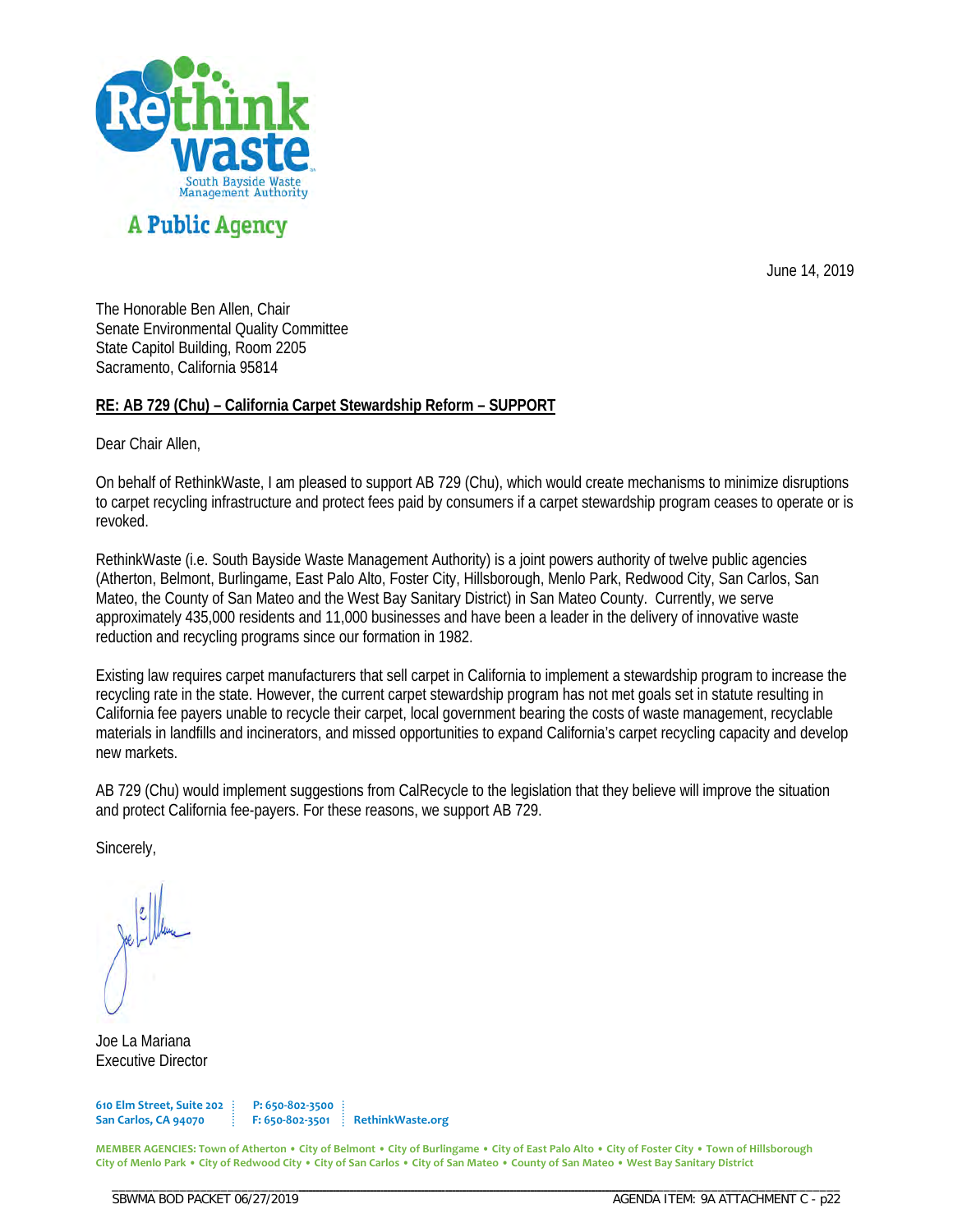CC: The Honorable Members of the Senate Environmental Quality Committee The Honorable Kansen Chu

\_\_\_\_\_\_\_\_\_\_\_\_\_\_\_\_\_\_\_\_\_\_\_\_\_\_\_\_\_\_\_\_\_\_\_\_\_\_\_\_\_\_\_\_\_\_\_\_\_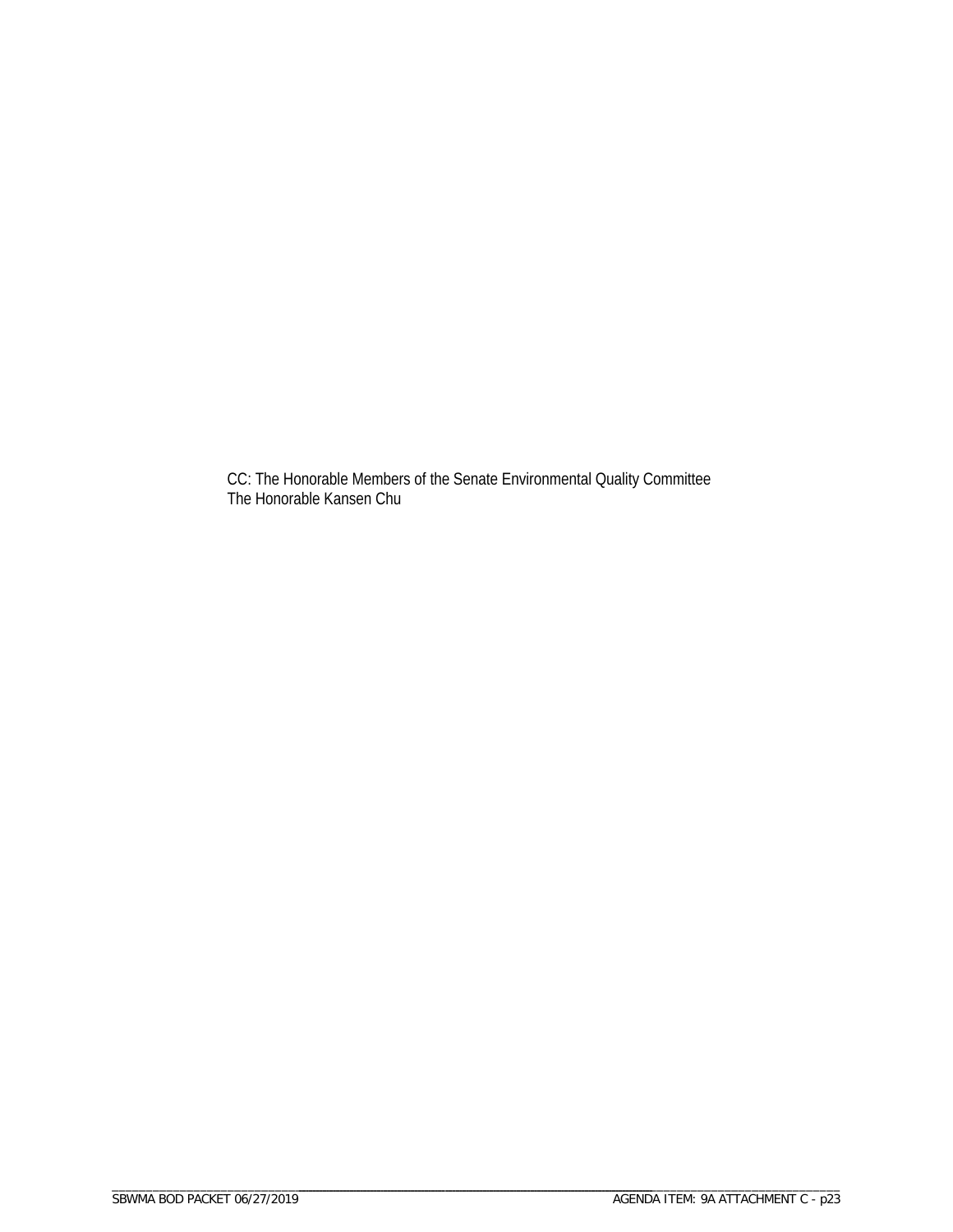

June 14, 2019

The Honorable Ben Allen, Chair Senate Environmental Quality Committee State Capitol Building, Room 2205 Sacramento, California 95814

### **RE: AB 792 (Ting) Plastic beverage containers: minimum recycled content – SUPPORT**

Dear Chair Allen,

On behalf of RethinkWaste, I am pleased to support AB 792 (Ting), which would establish recycled-content requirements for plastic beverage containers.

RethinkWaste (i.e. South Bayside Waste Management Authority) is a joint powers authority of twelve public agencies (Atherton, Belmont, Burlingame, East Palo Alto, Foster City, Hillsborough, Menlo Park, Redwood City, San Carlos, San Mateo, the County of San Mateo and the West Bay Sanitary District) in San Mateo County. Currently, we serve approximately 435,000 residents and 11,000 businesses and have been a leader in the delivery of innovative waste reduction and recycling programs since our formation in 1982.

In 2018, China adopted its National Sword policy to ban the importation of recycled mixed paper and certain types of recycled plastic, as well as impose a stringent 0.5 percent contamination limit on all other recycled material imports. As a result, California's recycling facilities are struggling to find markets for recycled materials, resulting in stockpiling of these materials. California must reduce its reliance on unpredictable foreign markets for its recycled materials.

California has established minimum recycled content requirements for glass containers, rigid plastic packaging containers, newsprint, trash bags, and other products. However, California does not require the use of recycled content in plastic containers regulated under the California Beverage Container Recycling and Litter Reduction Act.

In California alone, nearly 12 billion plastic bottles are sold every year. While many plastic bottles are made of recyclable content, more than 3 billion bottles are not recycled at all and are dumped in landfills or littered. This bill sets a minimum recycled content standard for plastic bottles in California, encouraging the efficient use of recyclable plastics and helping the state build domestic recycling markets in response to China National Sword.

For these reasons, we support AB 792 (Ting).

**610 Elm Street, Suite 202 P: 650-802-3500 San Carlos, CA 94070 F: 650-802-3501 RethinkWaste.org**

\_\_\_\_\_\_\_\_\_\_\_\_\_\_\_\_\_\_\_\_\_\_\_\_\_\_\_\_\_\_\_\_\_\_\_\_\_\_\_\_\_\_\_\_\_\_\_\_\_

**MEMBER AGENCIES: Town of Atherton • City of Belmont • City of Burlingame • City of East Palo Alto • City of Foster City • Town of Hillsborough City of Menlo Park • City of Redwood City • City of San Carlos • City of San Mateo • County of San Mateo • West Bay Sanitary District**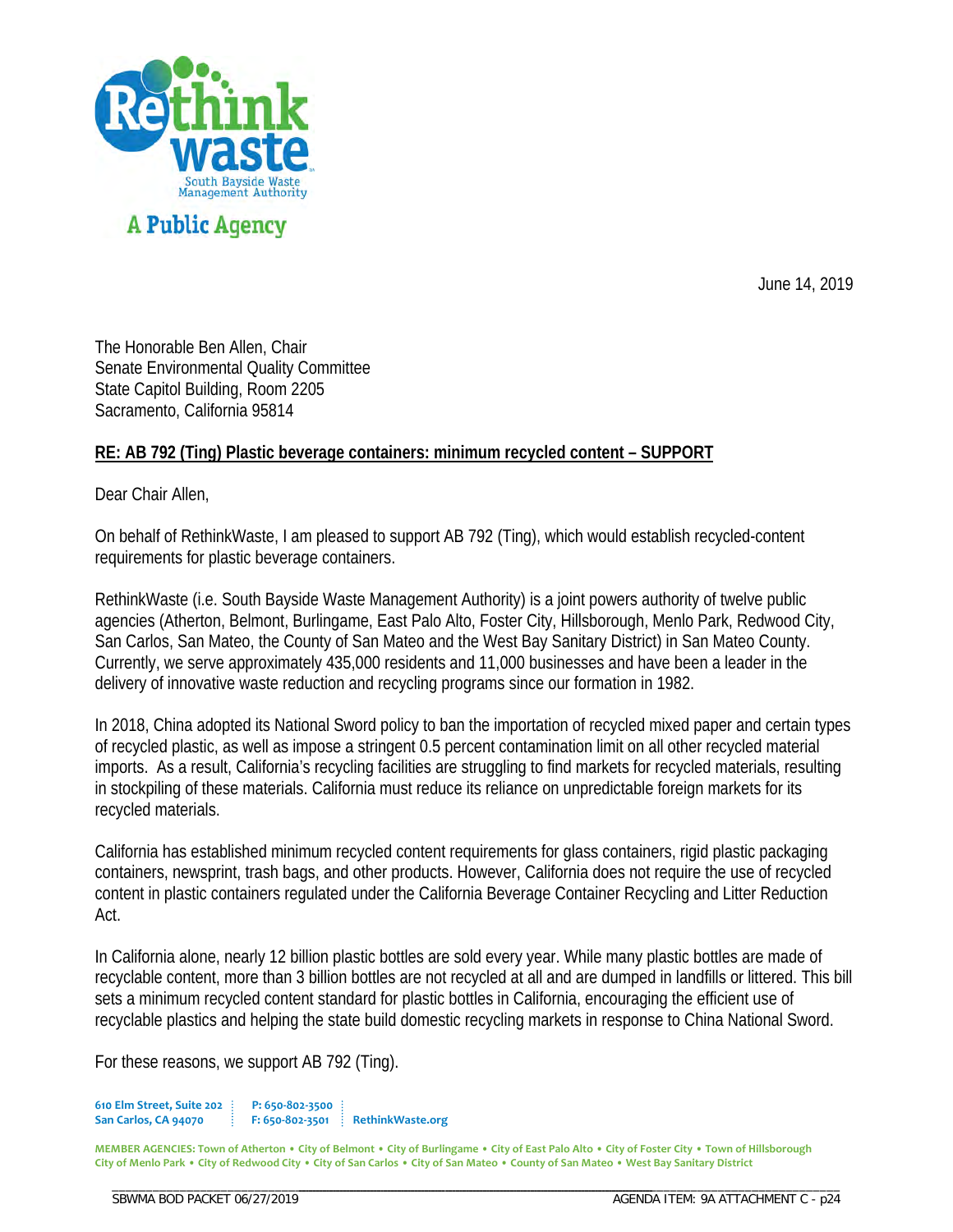Sincerely,

C

Joe La Mariana Executive Director

CC: The Honorable Members of the Senate Environmental Quality Committee The Honorable Phil Ting

\_\_\_\_\_\_\_\_\_\_\_\_\_\_\_\_\_\_\_\_\_\_\_\_\_\_\_\_\_\_\_\_\_\_\_\_\_\_\_\_\_\_\_\_\_\_\_\_\_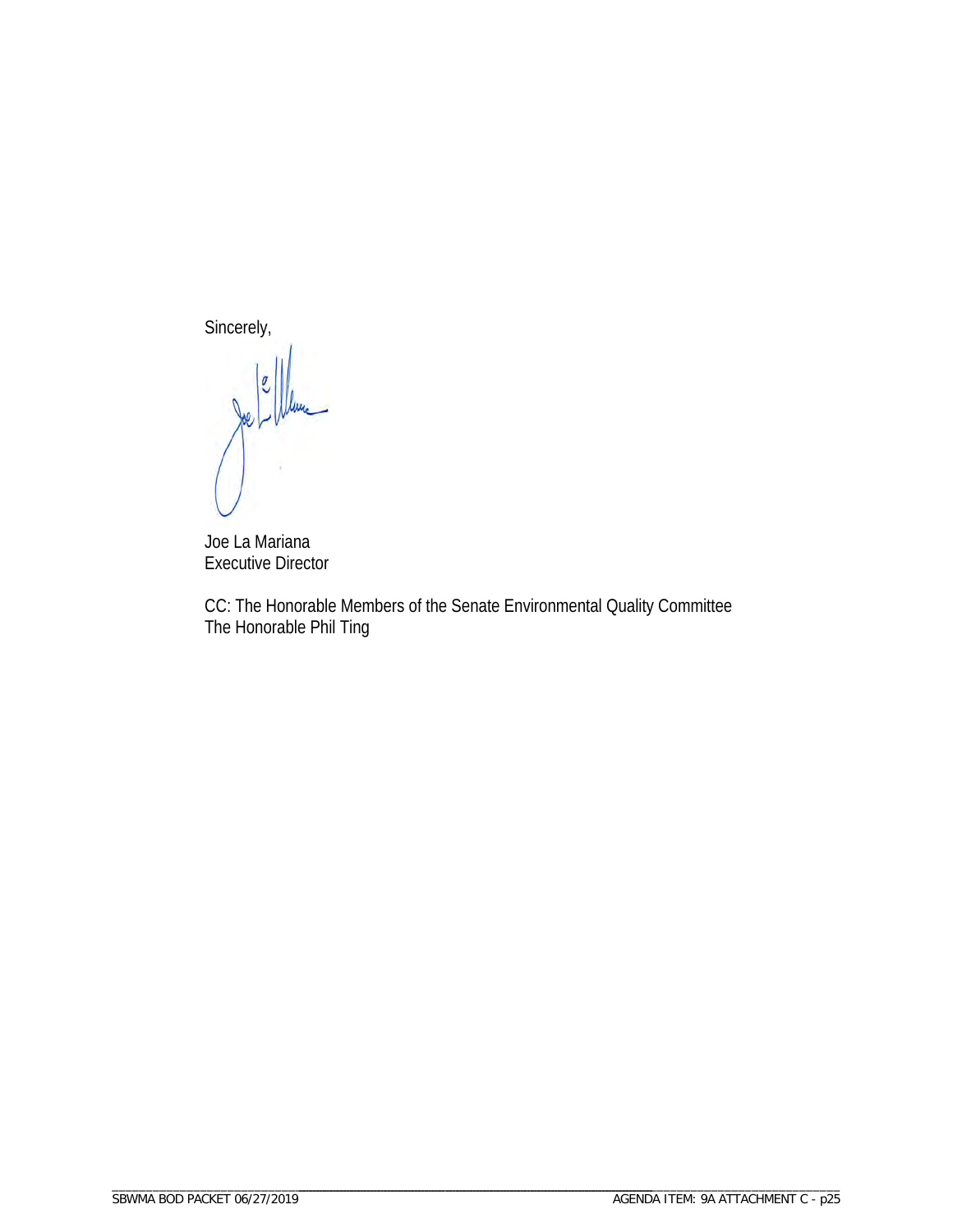

# **A Public Agency**

May 30, 2019

The Honorable Benjamin Allen Chair, Senate Environmental Quality Committee State Capitol, Room 2205 Sacramento, CA 95814

RE: AB 827 (McCarty) – Public resources management: organic waste – SUPPORT

Dear Chair Allen,

On behalf of RethinkWaste, I am pleased to support AB 827 (McCarty), which would require businesses to provide an organic waste recycling bin for customers to dispose their organic waste in.

RethinkWaste (i.e. South Bayside Waste Management Authority) is a joint powers authority of twelve public agencies (Atherton, Belmont, Burlingame, East Palo Alto, Foster City, Hillsborough, Menlo Park, Redwood City, San Carlos, San Mateo, the County of San Mateo and the West Bay Sanitary District) in San Mateo County. Currently, we serve approximately 435,000 residents and 11,000 businesses and have been a leader in the delivery of innovative waste reduction and recycling programs since our formation in 1982.

Organic waste is a major source of methane emissions, a potent short-live climate pollutant that is significantly more harmful than other kinds of greenhouse gases. Recognizing this, the state established mandates to reduce methane emissions 40 percent below 2013 levels by 2030. As part of that goal, the state also established a requirement to divert 75 percent of its organic waste from landfills by 2025.

However, in order to achieve these goals, Californians need to change their behavior, starting with understanding that organic waste is recyclable. By requiring businesses to place an organic waste recycling bin on-site, opportunities for organic waste recycling are not only increased, but it reinforces with Californians that it is a reusable resource, much as they do with other materials such as paper, plastic, and aluminum.

For these reasons, we support AB 827 (McCarty).

Sincerely,

Joe La Mariana Executive Director

**610 Elm Street, Suite 202 P: 650-802-3500 San Carlos, CA 94070 F: 650-802-3501 RethinkWaste.org**

\_\_\_\_\_\_\_\_\_\_\_\_\_\_\_\_\_\_\_\_\_\_\_\_\_\_\_\_\_\_\_\_\_\_\_\_\_\_\_\_\_\_\_\_\_\_\_\_\_

**MEMBER AGENCIES: Town of Atherton • City of Belmont • City of Burlingame • City of East Palo Alto • City of Foster City • Town of Hillsborough City of Menlo Park • City of Redwood City • City of San Carlos • City of San Mateo • County of San Mateo • West Bay Sanitary District**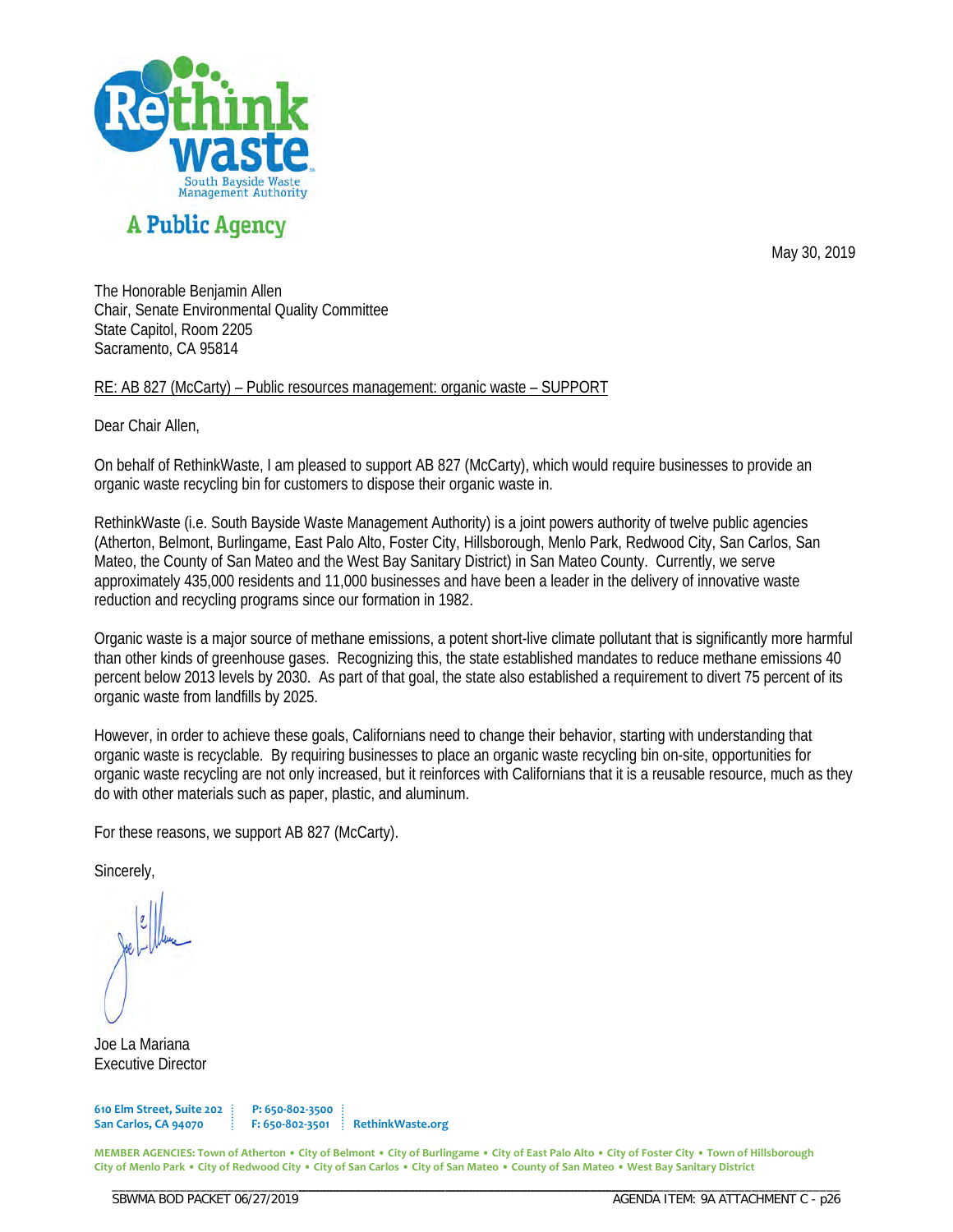Cc: The Honorable Members of the Senate Environmental Quality Committee Assembly Member Kevin McCarty

\_\_\_\_\_\_\_\_\_\_\_\_\_\_\_\_\_\_\_\_\_\_\_\_\_\_\_\_\_\_\_\_\_\_\_\_\_\_\_\_\_\_\_\_\_\_\_\_\_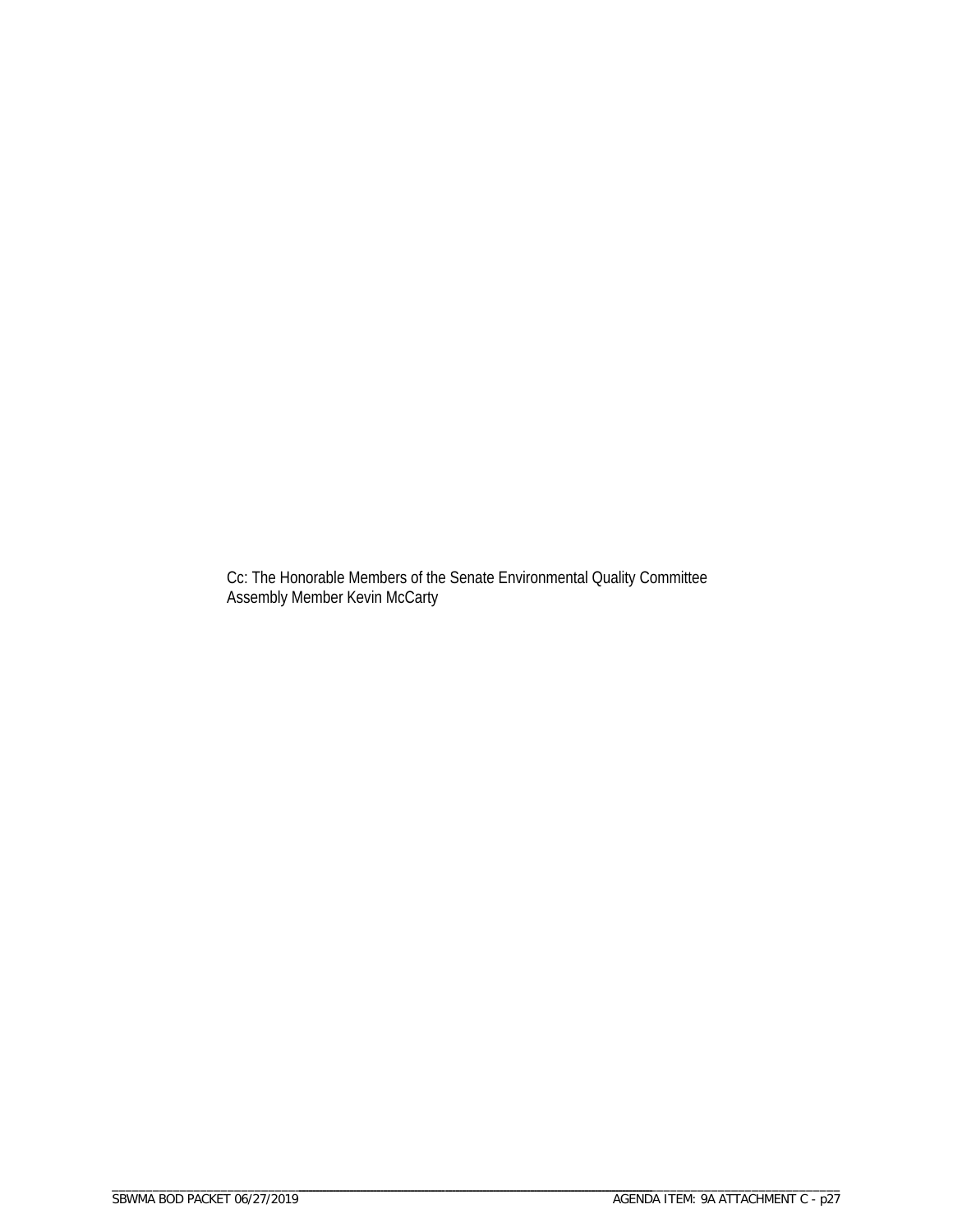

June 12, 2019

The Honorable Ben Allen, Chair Senate Environmental Quality Committee State Capitol Building, Room 2205 Sacramento, California 95814

## **RE: AB 1162 (Kalra) Lodging Establishments: Prohibiting Personal Care Products in Small Plastic Bottles – SUPPORT**

Dear Chair Allen,

On behalf of RethinkWaste, I am pleased to support AB 1162, which would prohibit lodging establishments from providing small plastic bottles containing personal care products to guests and holds the lodging establishments liable for civil penalties in the event of a violation.

RethinkWaste (i.e. South Bayside Waste Management Authority) is a joint powers authority of twelve public agencies (Atherton, Belmont, Burlingame, East Palo Alto, Foster City, Hillsborough, Menlo Park, Redwood City, San Carlos, San Mateo, the County of San Mateo and the West Bay Sanitary District) in San Mateo County. Currently, we serve approximately 435,000 residents and 11,000 businesses and have been a leader in the delivery of innovative waste reduction and recycling programs since our formation in 1982.

In 2018, China adopted its National Sword policy to ban the importation of recycled mixed paper and certain types of recycled plastics, as well as impose a stringent 0.5 percent contamination limit on all other recycled material imports. As a result, California's recycling facilities are struggling to find markets for recycled materials, resulting in stockpiling of these materials.

The proliferation of plastic waste coupled with the adoption of China's National Sword policy is having a devastating impact on our environment and is adding waste to our landfills. Single-use plastic shampoo bottles and other personal care products represent a sizable amount of waste that can easily be eliminated through more cost-effective and environmentally friendly alternatives.

By not offering small plastic bottles of personal care products, hotels, motels, and other lodging establishments, we can reduce single-use plastic consumption and increase consumer awareness of our use of plastic.

For these reasons, we support AB 1162.

**610 Elm Street, Suite 202 P: 650-802-3500 San Carlos, CA 94070 F: 650-802-3501 RethinkWaste.org**

\_\_\_\_\_\_\_\_\_\_\_\_\_\_\_\_\_\_\_\_\_\_\_\_\_\_\_\_\_\_\_\_\_\_\_\_\_\_\_\_\_\_\_\_\_\_\_\_\_

**MEMBER AGENCIES: Town of Atherton • City of Belmont • City of Burlingame • City of East Palo Alto • City of Foster City • Town of Hillsborough City of Menlo Park • City of Redwood City • City of San Carlos • City of San Mateo • County of San Mateo • West Bay Sanitary District**